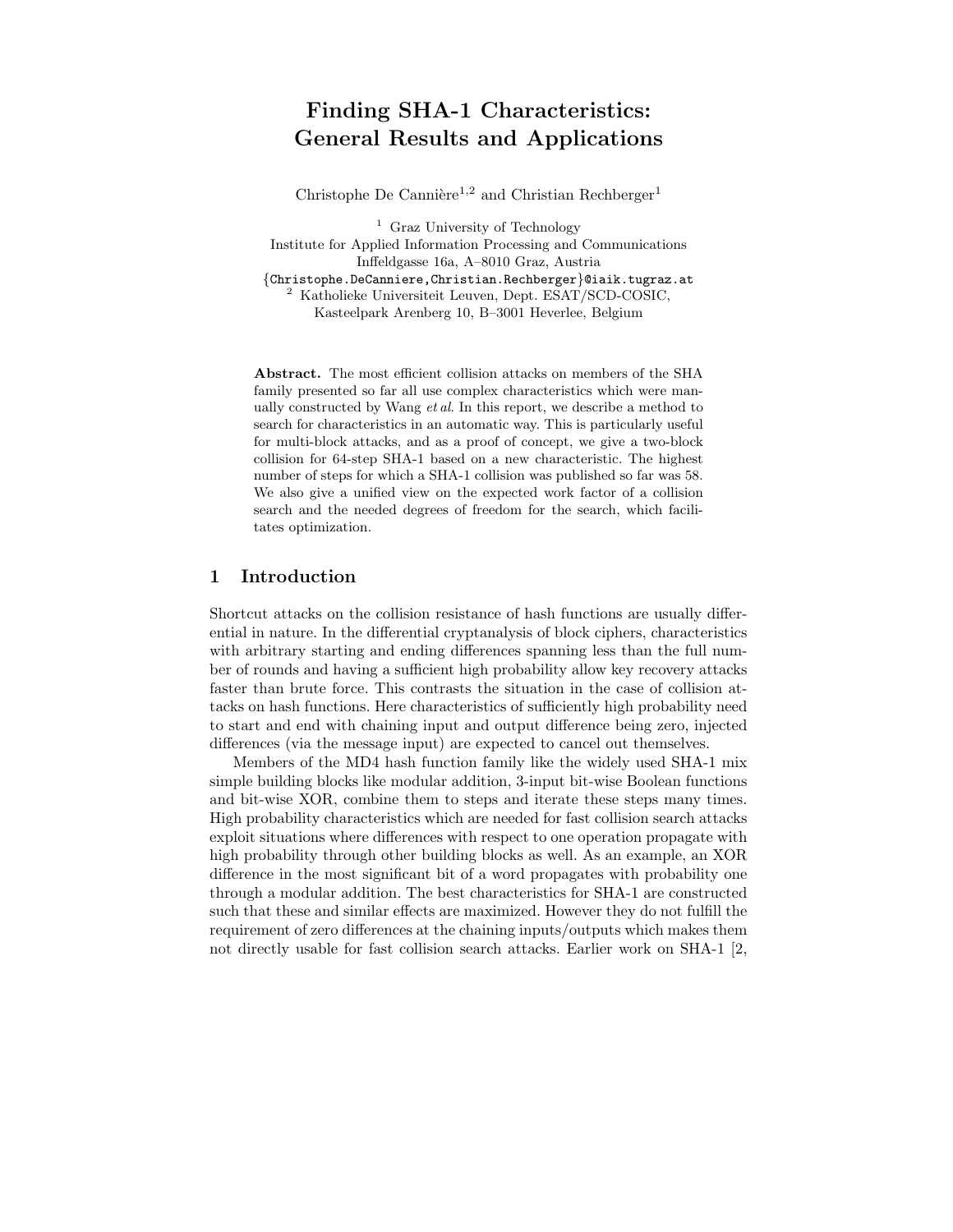13] therefore consider characteristics which fulfill this requirement at the cost of a less optimal probabilities.

However, the fact that an attacker has complete control over the message input, and thus control over the propagation of all differences in the first steps, gives more freedom in the choice of good characteristics. Roughly speaking, the probability of complex characteristics spanning the first steps which connect to a desired high probability characteristic does not affect the performance of a collision search. Hence, finding these complex connecting characteristics helps to improve the performance of collision search attacks. In the case of SHA-1, finding such characteristics made differential collision search attacks on the full SHA-1 possible in the first place. To reflect the fact that the desired characteristics to connect to have usually probability one in a linearized model of the hash function, they are referred to as L-characteristics. The connecting characteristics do not have this property, hence the name NL-characteristics.

So far, little is known about the construction of these connecting NL-characteristics. Wang et al. describe in their seminal paper [20] an approach which is based on following and manipulating differences manually [23] in combination with a great deal of experience and intuition. Follow-up work on SHA-1 [16] as well as on MD4 [9], MD5  $[3, 7, 8, 15]$  and SHA-0  $[10]$  all build up on the characteristics given in the papers of Wang *et al.* [17, 20–22]. The only exception is recent work by Schläffer and Oswald [14] on the conceptually much simpler MD4, where an algorithm for finding new characteristics given the same message difference as originally used by Wang et al. is reported. No one succeeded so far in showing a similar ability in the case of SHA-1. By employing a new method and using SHA-1 as an example, we show in this article that finding useful NL-characteristics is also possible in more complex hash functions.

As shown in informal presentations by Wang [18, 19], the actual shape/design of these connecting NL-characteristics interacts with speed-up techniques at the final-search stage. These techniques are referred to as message modification techniques and little details about them in the context of SHA-1 are publicly known so far. To sum up, two important methods (finding connecting NL-characteristics and message modification) are not fully understood, but heavily affect the actual collision-search complexity. Therefore, it currently seems impossible to reason about the limits of these techniques, other than improving on the current results in an ad-hoc manner. Hence the need for automated search tools as the one presented in this paper.

Looking at the recent results of Wang *et al.* on SHA-1, we see that more degrees of freedom are needed for speedup-purposes. As mentioned in [18], message conditions and state variable conditions need to be fulfilled for that purpose. It is observed that "the available message space is tight", which refers to the remaining degrees of freedom.

The new view we propose unifies finding complex characteristics and speeding up the final search phase. By calculating the expected number of collisions, given the degrees of freedom, we tackle questions related to optimization. If the goal is to find one collision, why should the used method allow to find more than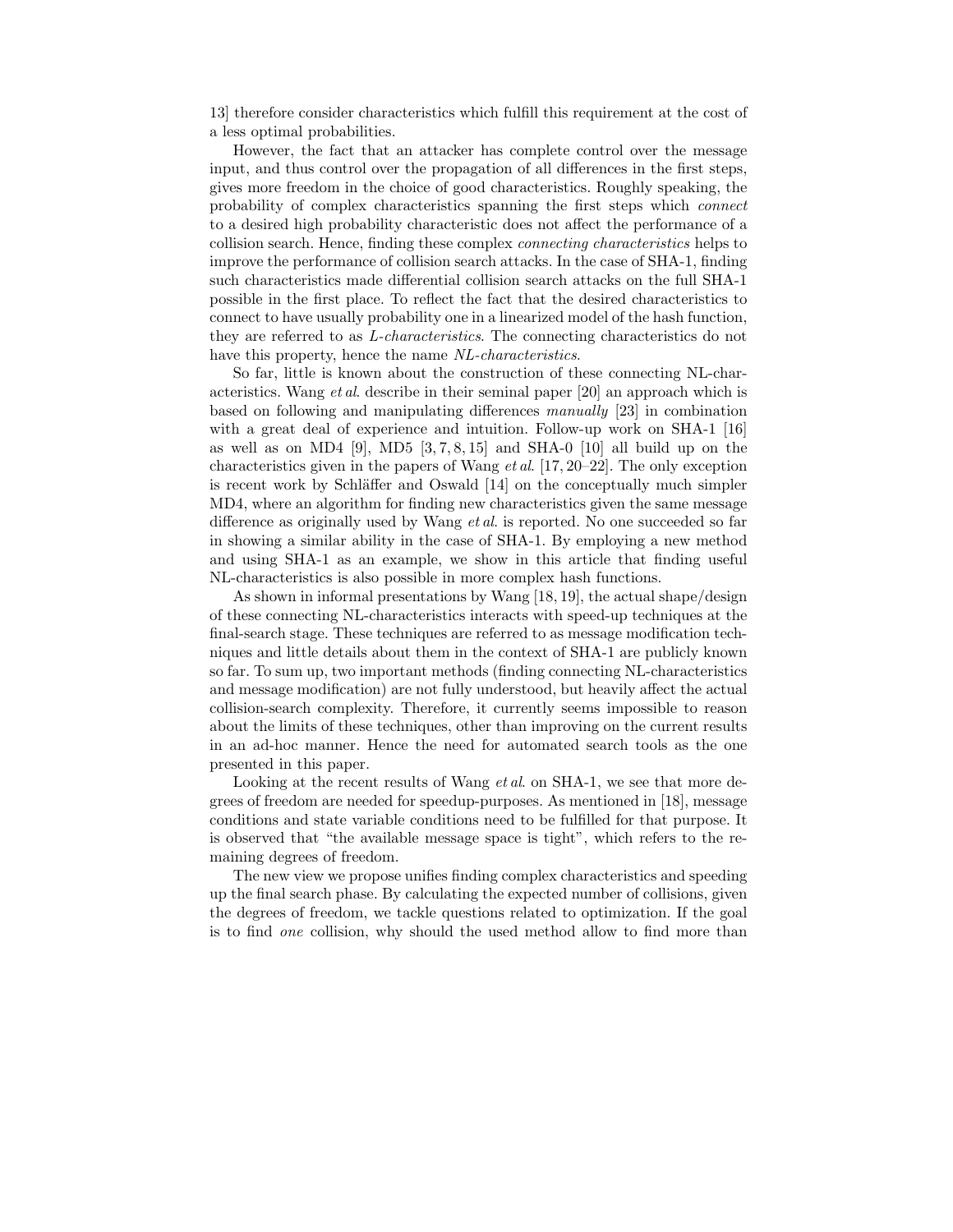that? The new view gives an attacker the ability to exploit all available degrees of freedom.

The remainder of the paper is structured as follows. Subsequently we define some notation in Table 1. A short description of SHA-1 is given in Sect. 2. We tackle the core of the problem in Sect. 3, where we revisit the approach of finding collisions based on differential techniques. To do that, we generalize the concept of characteristics and introduce a new way to calculate the expected work to find a collision. Some examples are given there to illustrate the new concept. Based on that, in Sect. 4 we finally describe a way to automatically find the complex NL-characteristics needed. Also there we give examples which illustrate its behavior. As an application of the described technique, we give a two-block 64-step SHA-1 colliding message pair including all used characteristics in Sect. 5. Sect. 6 puts our contribution into the context of related and previous work. We conclude and survey future work in Sect. 7.

|              | notation description                                                       |
|--------------|----------------------------------------------------------------------------|
| $X \oplus Y$ | bit-wise XOR of X and Y                                                    |
| $\Delta X$   | difference with respect to XOR                                             |
| $X+Y$        | addition of X and Y modulo $2^{32}$                                        |
| $\delta X$   | difference with respect to modular addition                                |
| X            | arbitrary 32-bit word                                                      |
| $x_i$        | value of the <i>i</i> -th bit                                              |
| $X^2$        | pair of words, shortcut for $(X, X^*)$                                     |
| $M_i$        | input message word $i$ (32 bits)                                           |
| $W_i$        | expanded input message word $t$ (32 bits)                                  |
|              | $X \ll n$ bit-rotation of X by n positions to the left, $0 \leq n \leq 31$ |
|              | $X \gg n$ bit-rotation of X by n positions to the right, $0 \le n \le 31$  |
| N            | number of steps of the compression function                                |

# 2 Short Introduction to SHA-1

SHA-1 [11], as most dedicated hash functions used today, is based on the design principles of MD4. First, the input message is padded and split into 512-bit message blocks. An 80-step compression function is then applied to each of these 512-bit message blocks. It has two types of inputs: a chaining input of 160 bits and a message input of 512 bits. Let  $g(m, h)$  denote the compression function with message input m and chaining input h. The chaining input  $h_{n+1}$  for the next compression function is calculated by  $h_n + g(m, h_n)$ , called feed forward. The chaining variables for the first iteration are set to fixed values (referred to as  $IV$ ). The result of the last call to the compression function is the hash of the message. The compression function basically consists of two parts: the message expansion and the state update transformation.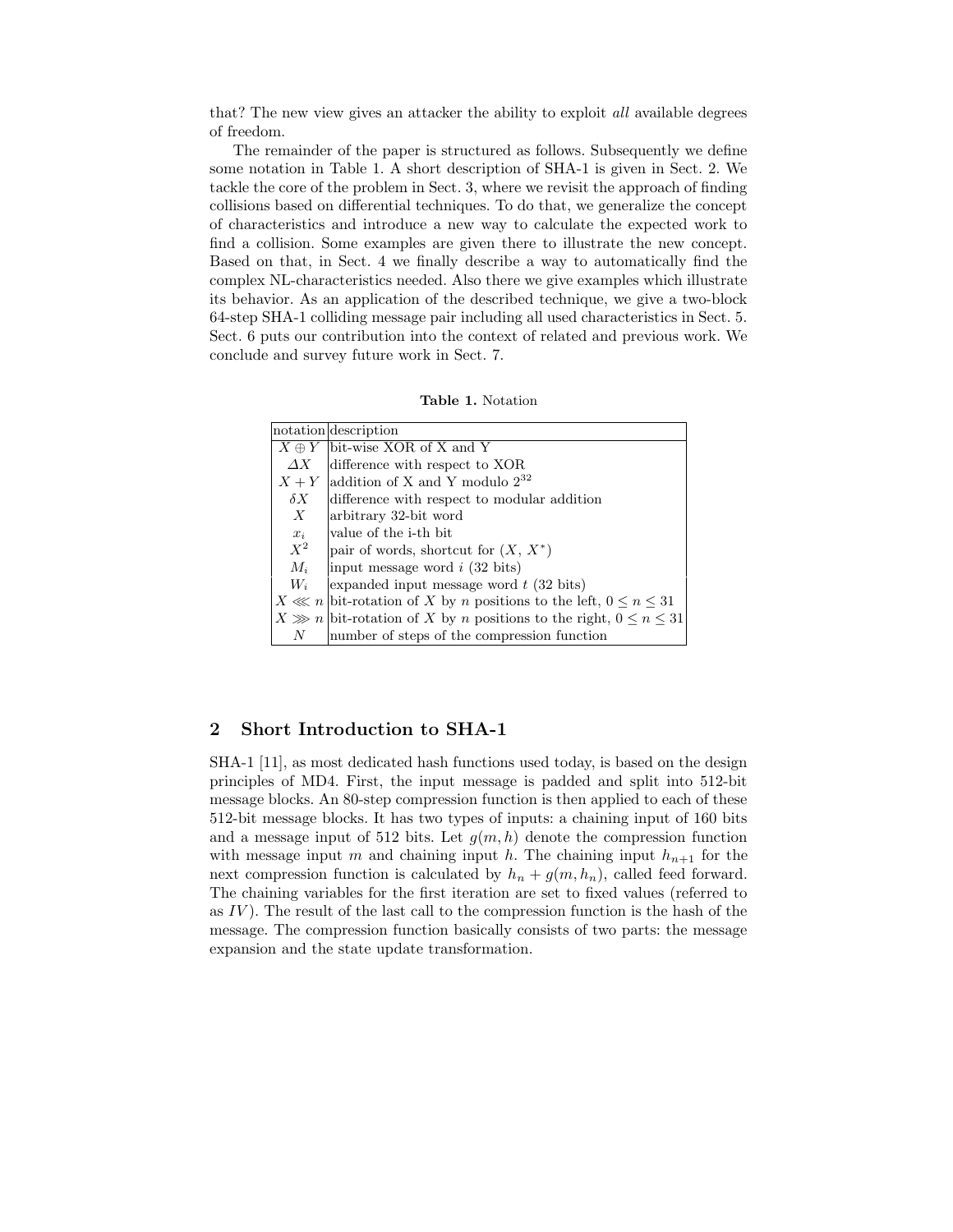Message Expansion In SHA-1, the message expansion is defined as follows. The message is represented by 16 32-bit words, denoted by  $M_i$ , with  $0 \le i \le 15$ . In the message expansion, this input is expanded linearly into 80 32-bit words  $W_i$ . The expanded message words  $W_i$  are defined as follows:

$$
W_i = \begin{cases} M_i, & \text{for } 0 \le i \le 15, \\ (W_{i-3} \oplus W_{i-8} \oplus W_{i-14} \oplus W_{i-16}) \ll 1 & \text{for } 16 \le i \le 79. \end{cases}
$$
 (1)

State Update Transformation The state update transformation starts by copying the chaining input into the five 32-bit state variables  $A, \ldots, E$ , which are updated in 80 steps  $(0, \ldots, 79)$  by using the word  $W_i$  and a round constant  $K_i$  in step *i*. A single step of the state update transformation is shown in Fig. 1. The function  $f$  in Fig. 1 depends on the step number: steps 0 to 19 (round 1)



Fig. 1. One step of the state update transformation of SHA-1

use  $f_{IF}$  and steps 40 to 59 (round 3) use  $f_{MAJ}$ . The function  $f_{XOR}$  is applied in the remaining steps (round 2 and 4). The functions are defined as:

$$
f_{IF}(B, C, D) = B \wedge C \oplus \overline{B} \wedge D \tag{2}
$$

$$
f_{MAJ}(B, C, D) = B \wedge C \oplus B \wedge D \oplus C \wedge D \tag{3}
$$

$$
f_{XOR}(B,C,D) = B \oplus C \oplus D . \qquad (4)
$$

Note that  $B_i = A_{i-1}$ ,  $C_i = A_{i-2} \gg 2$ ,  $D_i = A_{i-3} \gg 2$ ,  $E_i = A_{i-4} \gg 2$ . This also implies that the chaining inputs fill all  $A_j$  for  $-4 \leq j \leq 0$ . Thus it suffices to consider the state variable  $A$ , which we will for the remainder of this paper.

## 3 Collision Attacks Revisited

The objective of this paper is to develop a method to find SHA-1 characteristics which are suitable for collision attacks. However, in order to solve this problem,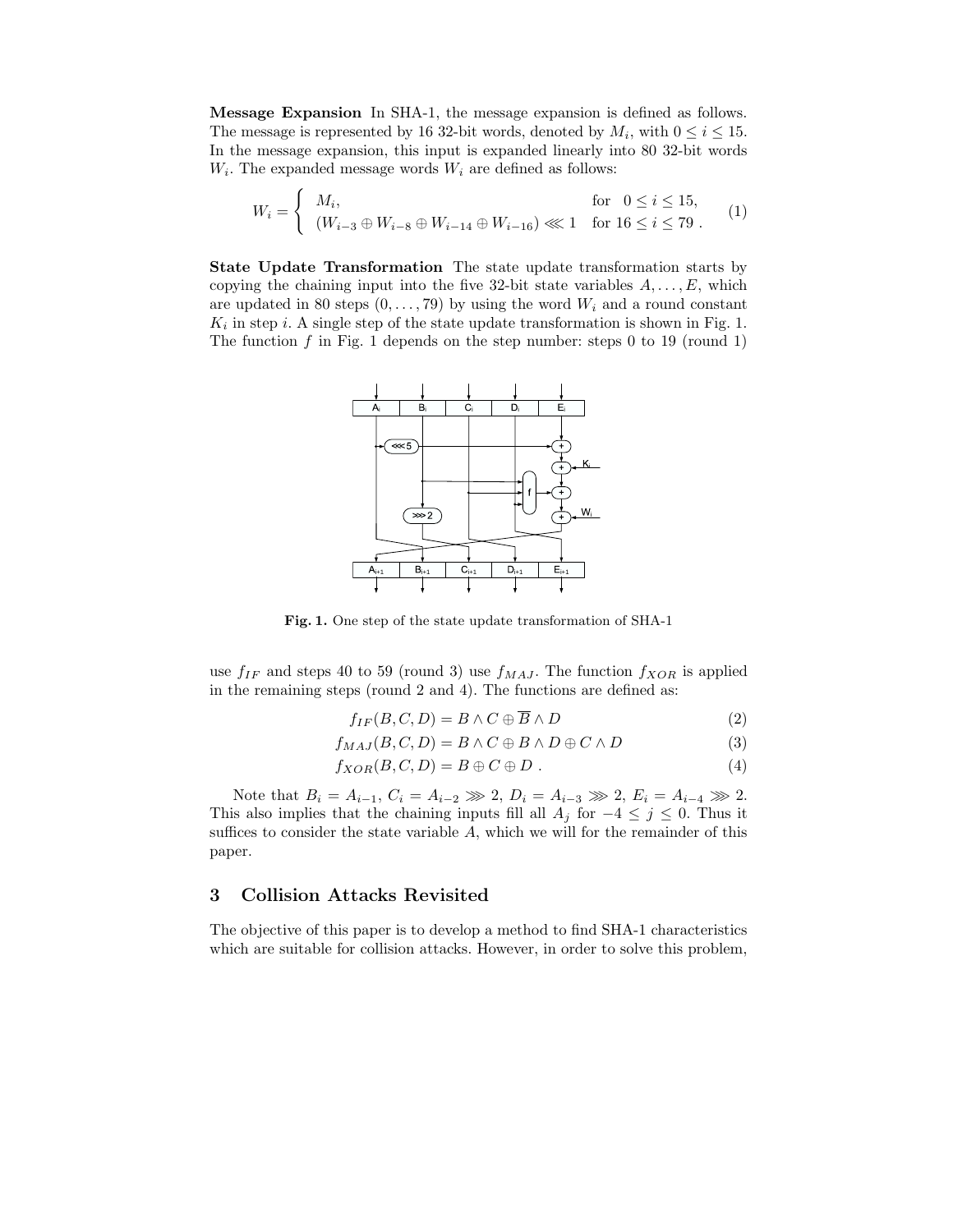we first have to determine exactly what 'suitable' means in this context. In this section, we will therefore consider collision attacks and characteristics in a general setting, and analyze how the choice of the characteristic affects the work factor of the attack.

#### 3.1 How Dedicated Collision Attacks Work

If we are given an  $n$ -bit hash function whose output values are uniformly distributed and use it to hash an arbitrary pair of messages, then we expect the hash values to collide with a probability of  $2^{-n}$ . Hence, without knowing anything about the internals of the hash function, we should be able to find a collision after trying out  $2^n$  pairs. Since any set of  $2^n$  pairs will do, this approach can be turned into a birthday attack requiring only  $2^{n/2}$  hash evaluations.

Instead of testing arbitrary pairs, dedicated collision attacks try to use the internal structure of the hash function to locate a special subset of message pairs which  $(1)$  are considerably more likely to collide than random pairs, and  $(2)$  can efficiently be enumerated. A particularly effective way to construct such subsets is to restrict the search space to message pairs with a fixed difference. The goal is to pick these differences in such a way that they are likely to propagate through the hash function following a predefined differential characteristic which eventually ends in a zero difference (a collision).

As was observed in [4], the probability for this to happen can be increased by restricting the subset even further and imposing conditions not only on the differences but also on the values of specific (expanded) message bits. Moreover, since the internal variables of a hash function only depend on the message (and not on a secret key as for example in block ciphers), we can also restrict the set of message pairs by imposing conditions on the state variables. Depending on their position, however, these conditions might have a considerable impact on the efficiency to enumerate the messages fulfilling them. This important point is analyzed in detail in Sect. 3.3.

#### 3.2 Generalized Characteristics

In order to reflect the fact that both the differences and the actual values of bits play a role in their attack, Wang et al. already extended the notion of differential characteristics by adding a sign to each non-zero bit difference  $(1 \text{ or } -1)$ . In this paper we generalize this concept even further by allowing characteristics to impose arbitrary conditions on the values of pairs of bits.

The conditions imposed by such a generalized characteristic on a particular pair of words  $X^2$  will be denoted by  $\nabla X$ . It will turn out to be convenient to represent  $\nabla X$  as a set, containing the values for which the conditions are satisfied, for example

$$
\nabla X = \{ X^2 \mid x_7 \cdot x_7^* = 0, x_i = x_i^* \text{ for } 2 \le i < 6, x_1 \neq x_1^*, \text{ and } x_0 = x_0^* = 0 \}.
$$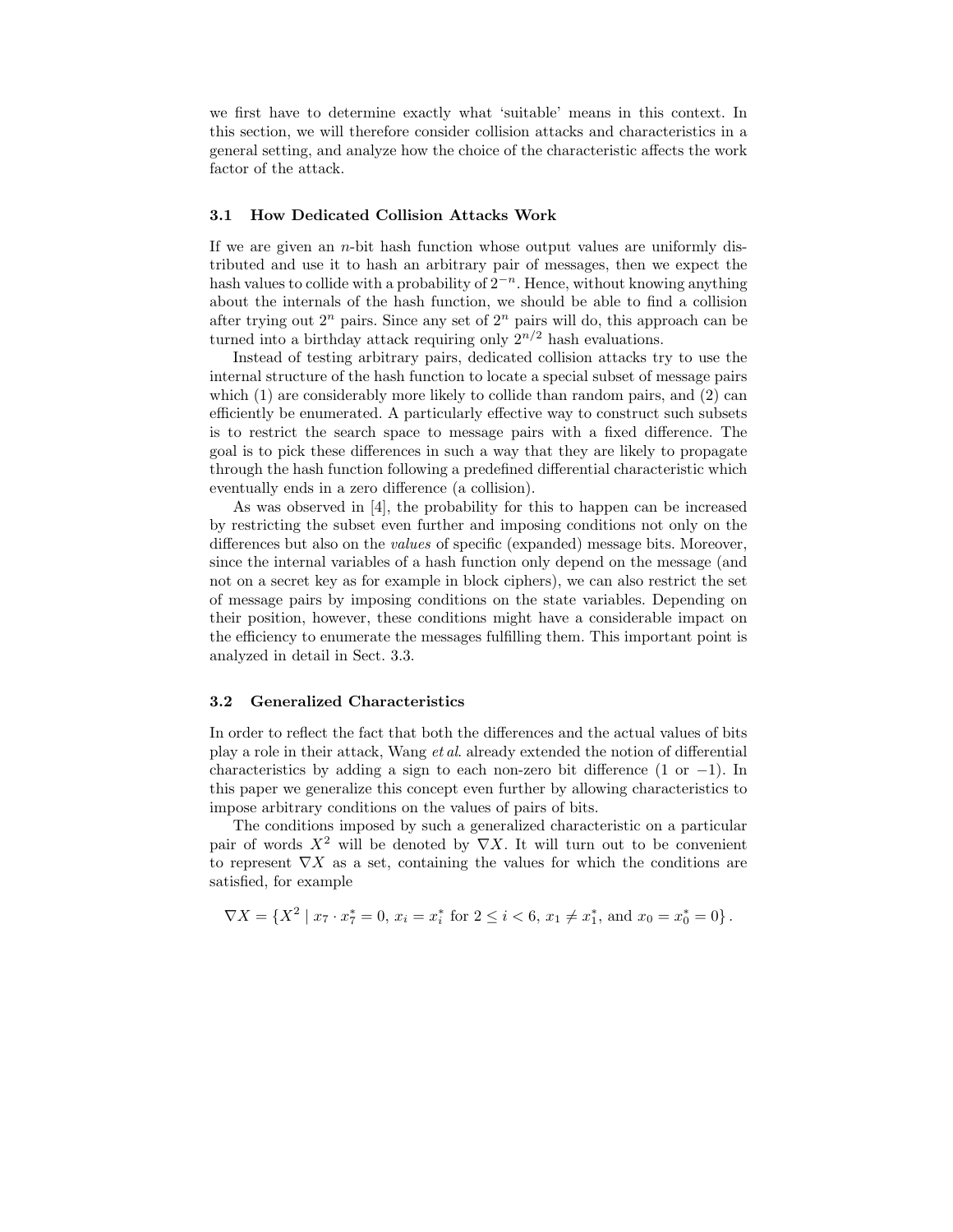In order to write this in a more compact way, we will use the notation listed in Table 2. Using this convention, we can rewrite the example above as

$$
\nabla X = [7?^{---}x0].
$$

|  |  |  | <b>Table 2.</b> Possible conditions on a pair of bits |  |  |  |  |  |
|--|--|--|-------------------------------------------------------|--|--|--|--|--|
|--|--|--|-------------------------------------------------------|--|--|--|--|--|

| $(x_i, x_i^*)$ | v | $^{\circ}$ $\Omega$ $\sim$ 1<br>(0,<br>T | $(1,\underline{1})\cup$ | $(x_i, x_i^*)$ | (0,<br>$\boldsymbol{0}$ | $\overline{0}$ | T) | (1, 1) |
|----------------|---|------------------------------------------|-------------------------|----------------|-------------------------|----------------|----|--------|
|                |   |                                          |                         | 3              |                         |                |    |        |
|                |   |                                          |                         | 5              |                         |                |    |        |
| x              |   |                                          |                         |                |                         |                |    |        |
|                |   |                                          |                         | A              |                         |                |    |        |
| u              |   |                                          |                         | В              |                         |                |    |        |
| n              |   |                                          |                         |                |                         |                |    |        |
|                |   |                                          |                         |                |                         |                |    |        |
| π              |   |                                          |                         | E              |                         |                |    |        |

A generalized characteristic for SHA-1 is then simply a pair of sequences  $\nabla A_{-4}, \ldots, \nabla A_N$  and  $\nabla W_0, \ldots, \nabla W_{N-1}$ .

#### 3.3 Work Factor and Probabilities

Let us now assume that we are given a complete characteristic for SHA-1, specified by  $\nabla A_{-4}, \ldots, \nabla A_N$  and  $\nabla W_0, \ldots, \nabla W_{N-1}$ . Our goal is to estimate how much effort it would take to find a pair of messages which follows this characteristic, assuming a simple depth-first search algorithm which tries to determine the pairs of message words  $M_i^2$  one by one starting from  $M_0^2$ .

In order to estimate the work factor of this algorithm, we will compute the expected number of visited nodes in the search tree. But first we introduce some definitions.

**Definition 1.** The message freedom  $F_W(i)$  of a characteristic at step i is the number of ways to choose  $W_i^2$  without violating any (linear) condition imposed on the expanded message, given fixed values  $W_j^2$  for  $0 \le j < i$ .

We note that since the expanded message in SHA-1 is completely determined by the first 16 words, we always have  $F_W(i) = 1$  for  $i \ge 16$ .

**Definition 2.** The uncontrolled probability  $P_u(i)$  of a characteristic at step i is the probability that the output  $A_{i+1}^2$  of step i follows the characteristic, given that all input pairs do as well, i.e.,

$$
P_u(i) = P\left(A_{i+1}^2 \in \nabla A_{i+1} \mid A_{i-j}^2 \in \nabla A_{i-j} \text{ for } 0 \leq j < 5 \text{, and } W_i^2 \in \nabla W_i\right).
$$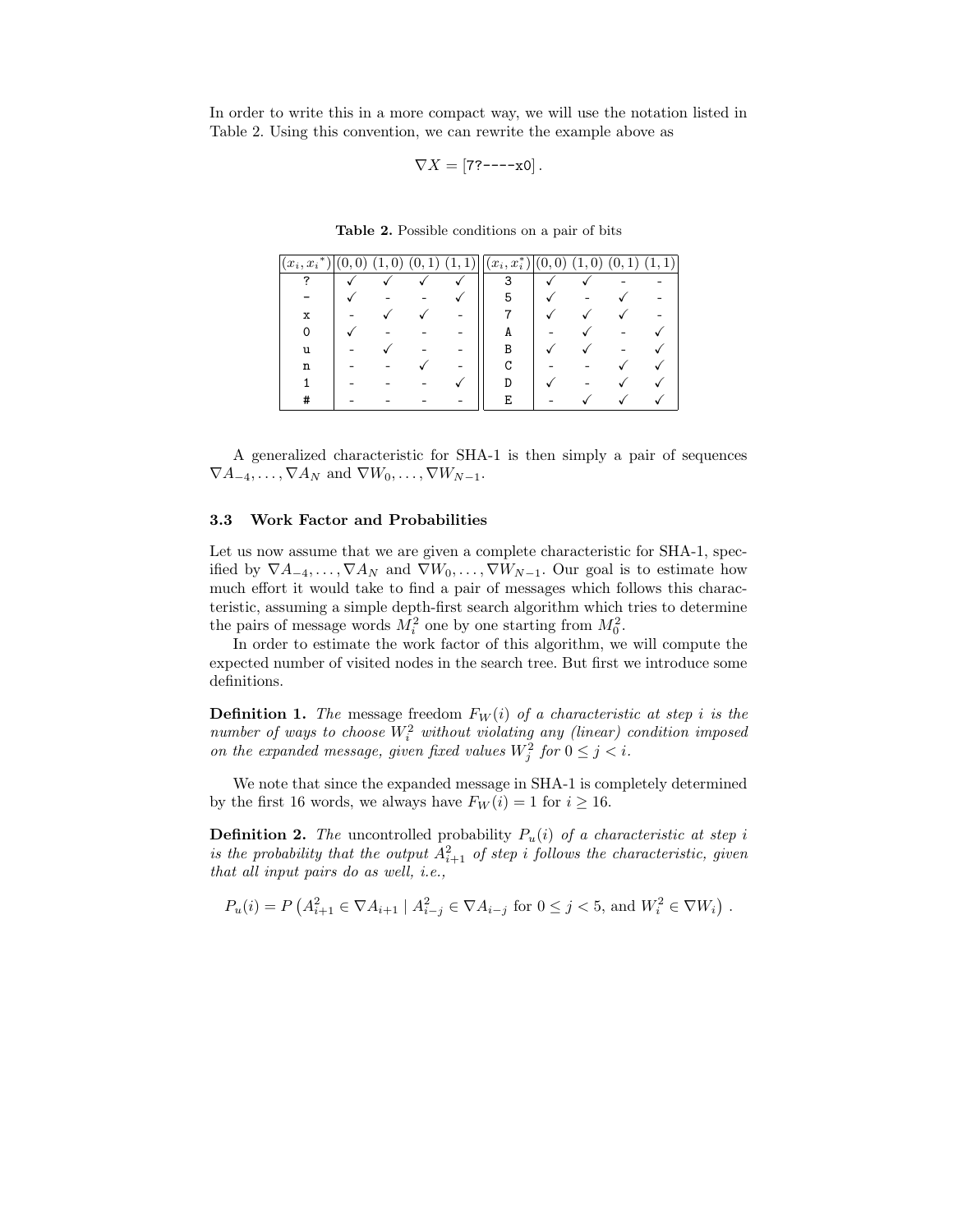**Definition 3.** The controlled probability  $P_c(i)$  of a characteristic at step i is the probability that there exists at least one pair of message words  $W_i^2$  following the probability that there exists at least one pair by message words  $W_i$  following<br>the characteristic, such that the output  $A_{i+1}^2$  of step i follows the characteristic, given that all other input pairs do as well, i.e.,

$$
P_c(i) = P(\exists W_i^2 \in \nabla W_i : A_{i+1}^2 \in \nabla A_{i+1} | A_{i-j}^2 \in \nabla A_{i-j} \text{ for } 0 \le j < 5).
$$

With the definitions above, we can now easily express the number of nodes  $N<sub>s</sub>(i)$  visited at each step of the compression function during the collision search. Taking into account that the average number of children of a node at step i is  $F_W(i) \cdot P_u(i)$ , that only a fraction  $P_c(i)$  of the nodes at step i have any children at all, and that the search stops as soon as step  $N$  is reached, we can derive the following recursive relation:

$$
N_s(i) = \begin{cases} 1 & \text{if } i = N, \\ \max\left\{N_s(i+1) \cdot F_W(i)^{-1} \cdot P_u^{-1}(i), \, P_c^{-1}(i)\right\} & \text{if } i < N. \end{cases}
$$

The total work factor is then given by

$$
N_w = \sum_{i=1}^N N_s(i).
$$

In order to understand what the different quantities defined above represent, it might be helpful to walk through a small example. Table 3 shows two hypothetical search trees with corresponding values of  $F_W$ ,  $P_u$ , and  $P_c$ . The nodes which are visited by the search algorithm, and hence contribute to the complexity of the collision search, are filled. Note that the values of  $P_c(i)$  do not always influence the complexity of the attack. The trees in Table 3, however, are examples where they do.

Table 3. How  $P_c$  affects the search tree

|                  | tree'  | $H^*W$         |                 |    | $\mathbf{s}$   |                     | tree     | $F_W$ |            | $\imath$ |   |
|------------------|--------|----------------|-----------------|----|----------------|---------------------|----------|-------|------------|----------|---|
| $\overline{0}$ : |        | $\overline{4}$ | Ιη              |    |                | 0:                  |          |       | /ດ         |          |   |
| <b>.</b>         | Ø      |                | $\sqrt{2}$      |    |                | <b>1.</b>           | ∾<br>v   |       | $\sqrt{2}$ | n        | ച |
| 2:               | s<br>O |                | $\sqrt{2}$<br>∸ | ′2 | $\overline{2}$ | 2:                  | ବବ<br>90 |       | $\sqrt{2}$ | /ດ       | ച |
| 3:               | ∾<br>N |                |                 |    |                | $\mathbf{Q}$ .<br>ு | ∾<br>0 ( |       |            |          |   |
| 4:               |        |                |                 |    |                | I4:                 |          |       |            |          |   |

<sup>a</sup> Both **○** and ● represent values of  $W_{i-1}^2$  which lead to a consistent  $A_i^2$ ; the nodes visited by the search algorithm are filled. Inconsistent values are denoted by  $\infty$ .

Let us now illustrate the previous concepts with two examples on 64-step SHA-1. In the first example, shown in Table 4, we consider a generalized characteristic which does not impose any conditions, except for a fixed IV value at the input of the compression function and a collision at the output. The values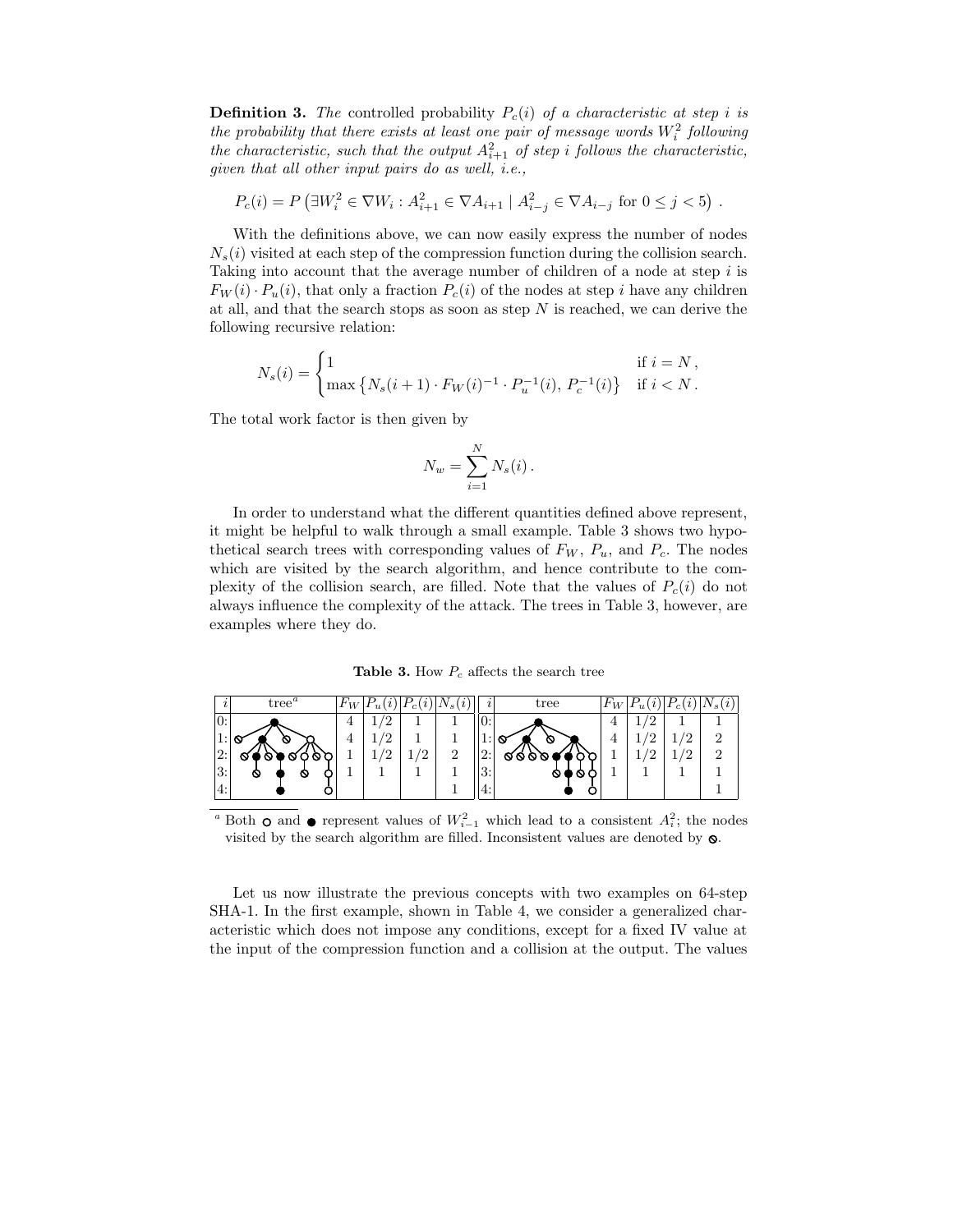of  $N_s(i)$  in the table tell us that the search algorithm is expected to traverse nearly the complete compression function 2 <sup>160</sup> times before finding a colliding pair (note that from here on all values listed in tables will be base 2 logarithms).

In the example of Table 5, we force the state variables and the expanded message words to follow a given differential characteristic starting from the output of the 16th step (i.e.,  $A_{16}, \ldots, E_{16}$ ). How such diffential characteriscs can be found will be explained in Sect. 4. The most significant effect is that the five consecutive uncontrolled probabilities of  $2^{-32}$  in the previous example move up to steps 11–15, where their effect on the number of nodes is completely neutralized by the degrees of freedom in the expanded message, resulting in a considerable reduction of the total work factor.

The examples above clearly show that small probabilities have a much larger impact on the work factor when they occur after step 16 (where  $F_W(i) = 1$ ). Therefore, when constructing characteristics, we will in the first place try to optimize the probabilities in the second part of the compression function (steps 16 to  $N-1$ ), even if this comes at the cost of a significant decrease of probabilities in the first part.

# 4 Constructing Characteristics

Having the necessary tools to estimate the work factor corresponding to any given generalized characteristic, we now turn to the problem of finding characteristics which minimize this work factor.

The search method presented in this section constructs characteristics by iteratively adding more conditions as long as it improves the work factor. During this process, two important tasks need to be performed: (1) determining when and where to add which condition, and (2) letting conditions propagate and avoiding inconsistent conditions. We first discuss the second problem.

#### 4.1 Consistency and Propagation of Conditions

When analyzing the interaction of bit conditions imposed at the inputs and the outputs of a single step of the state update transformation, three situations can occur: (1) the conditions are inconsistent, (2) the conditions are consistent, and (3) the conditions are consistent, provided that a number of additional bit conditions are fulfilled as well (the conditions are said to propagate). This third case is illustrated in Table 6, where the conditions imposed on the expanded message words in the previous example propagate to the state variables. It should be noted that such consistency checks can be implemented in a very efficient way, thanks to the fact that bits at different bit positions only interact through the carries of the integer additions.

#### 4.2 Determining Which Conditions to Add

In Sect. 3.3 we noted that conditions in a characteristic affect the work factor in very different ways depending on the step where they are enforced. This is also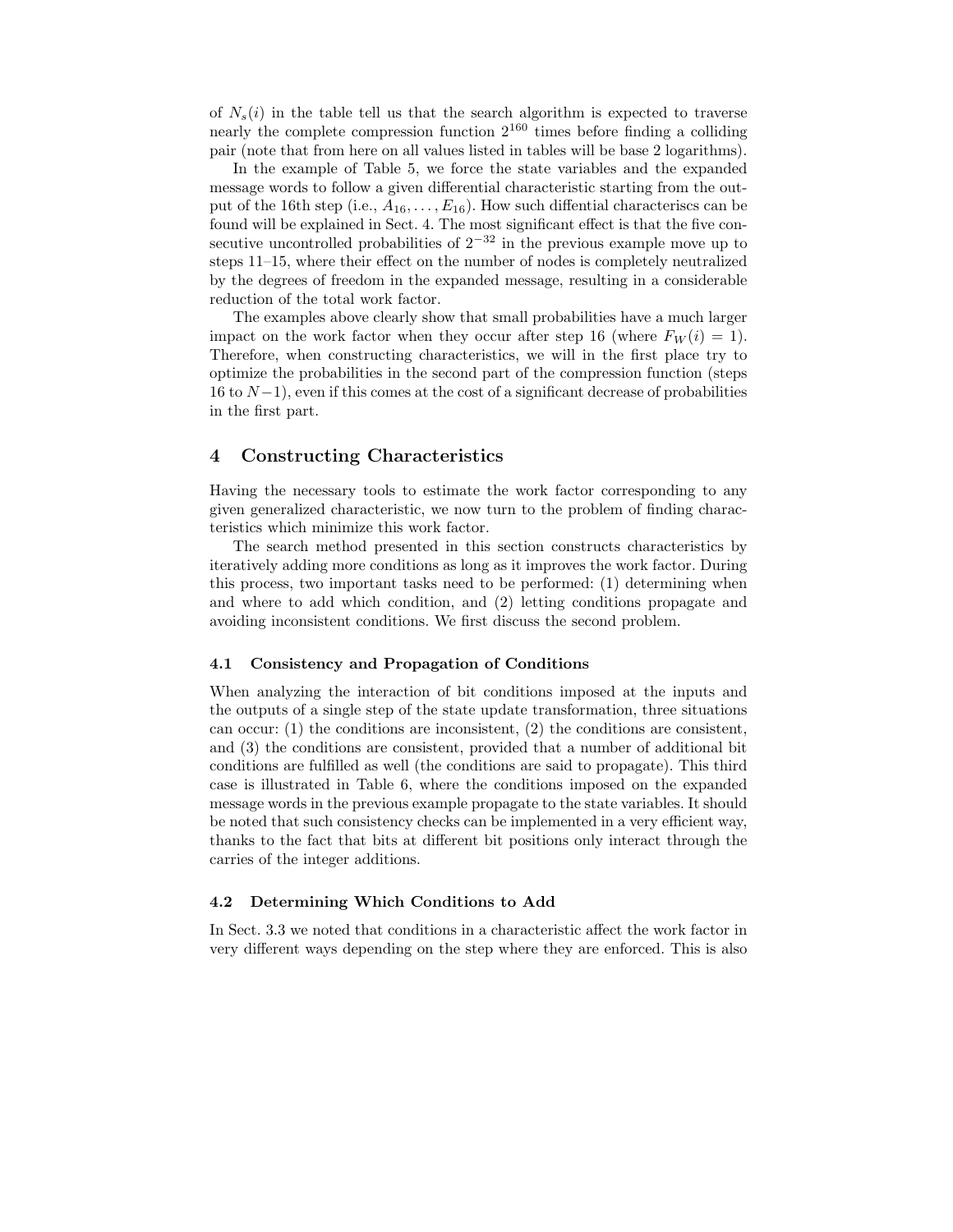Table 4. Example 1, no conditions

| $\boldsymbol{\eta}$ | $\nabla A_i$                           | $\nabla W_i$                      | $F_W$    | $P_u(i)$    | $P_c(i)$ | $N_{s}$<br>(i) |
|---------------------|----------------------------------------|-----------------------------------|----------|-------------|----------|----------------|
|                     | -4: 00001111010010111000011111000011   |                                   |          |             |          |                |
|                     | $-3: 01000000110010010101000111011000$ |                                   |          |             |          |                |
|                     | -2:101100010111010110111001111111010   |                                   |          |             |          |                |
|                     | -1:11101111110011011010101110001001    |                                   |          |             |          |                |
|                     |                                        |                                   | 64       | 0.00        | 0.00     | 0.00           |
|                     |                                        |                                   | 64       | 0.00        | 0.00     | 0.00           |
|                     |                                        |                                   |          |             |          |                |
|                     |                                        |                                   | 64       | 0.00        | 0.00     | 0.00           |
|                     |                                        |                                   | 64       | 0.00        | 0.00     | 0.00           |
|                     |                                        |                                   | 64       | 0.00        | 0.00     | 32.00          |
|                     |                                        |                                   | 64       | 0.00        | 0.00     | 96.00          |
|                     |                                        |                                   | $\Omega$ | 0.00        |          | 0.001160.00    |
|                     |                                        |                                   | $\Omega$ | 0.00        |          | 0.00160.00     |
|                     |                                        |                                   |          |             |          |                |
|                     |                                        |                                   |          | $0 - 32.00$ |          | 0.00160.00     |
| 60:                 |                                        |                                   |          | $0 - 32.00$ |          | 0.00 128.00    |
| 61:                 |                                        | ????????????????????????????????  |          | $0 - 32.00$ | 0.00     | 96.00          |
| 62:                 |                                        |                                   |          | $0 - 32.00$ | 0.00     | 64.00          |
| 63:                 |                                        | 777777777777777777777777777777777 |          | $0 - 32.00$ | 0.00     | 32.00          |
| 64:                 |                                        |                                   |          |             |          |                |

Table 5. Example 2, less message freedom, better work factor by specifying a suitable  $\,$  message difference

|     | $\nabla A_i$ | $\nabla W_i$                        | $F_W$          | $P_u(i)$ | $P_c(i)$                   | $N_s(i)$                   |
|-----|--------------|-------------------------------------|----------------|----------|----------------------------|----------------------------|
|     |              |                                     |                |          |                            |                            |
|     |              |                                     | 32             | 0.00     | 0.00                       | 0.00                       |
|     |              |                                     | 32             | 0.00     | 0.00                       | 0.00                       |
|     |              |                                     |                |          |                            |                            |
|     |              |                                     | 32             | 0.00     | 0.00                       | 0.00                       |
|     |              |                                     | 32             | 0.00     | 0.00                       | 5.00                       |
|     |              | --x-------------------------------- | 32             | 0.00     | 0.00                       | 37.00                      |
|     |              |                                     | 32             | 0.00     | 0.00                       | 69.00                      |
| 11: |              |                                     |                |          |                            | 32 - 32.00 - 29.00 101.00  |
| 12: |              |                                     | 32             |          |                            | $-32.00$ $-31.00$ $101.00$ |
|     |              |                                     | 32             |          |                            | $-32.00$ $-31.00$ $101.00$ |
| 14: |              |                                     | 32             |          | $-32.00$ $-31.19$ $101.00$ |                            |
|     |              |                                     |                |          |                            | 32-32.00-27.83 101.00      |
| 16: |              |                                     | $\Omega$       | $-7.00$  |                            | $-4.00$ 101.00             |
| 17: |              |                                     | $\Omega$       | $-7.00$  | $-2.00$                    | 94.00                      |
| 18: |              |                                     | $\Omega$       | $-5.00$  | $-3.00$                    | 87.00                      |
| 19: |              |                                     | $\Omega$       | $-4.00$  | $-3.00$                    | 82.00                      |
|     |              |                                     |                |          |                            |                            |
| 49: |              |                                     | $\overline{0}$ | $-2.00$  | $-1.00$                    | 7.00                       |
| 50: |              |                                     | $\Omega$       | $-3.00$  | $-2.00$                    | 5.00                       |
| 51: |              |                                     | $\Omega$       | $-1.00$  | $-1.00$                    | 2.00                       |
| 52: |              |                                     | $\Omega$       | $-1.00$  | $-1.00$                    | 1.00                       |
| 53: |              |                                     | $\Omega$       | 0.00     | 0.00                       | 0.00                       |
| 54: |              |                                     | $\Omega$       | 0.00     | 0.00                       | 0.00                       |
|     |              |                                     |                |          |                            |                            |
| 60: |              |                                     | $\Omega$       | 0.00     | 0.00                       | 0.00                       |
| 61: |              |                                     | $\theta$       | 0.00     | 0.00                       | 0.00                       |
| 62: |              |                                     | $\Omega$       | 0.00     | 0.00                       | 0.00                       |
| 63: |              |                                     | $\Omega$       | 0.00     | 0.00                       | 0.00                       |
| 64: |              |                                     |                |          |                            |                            |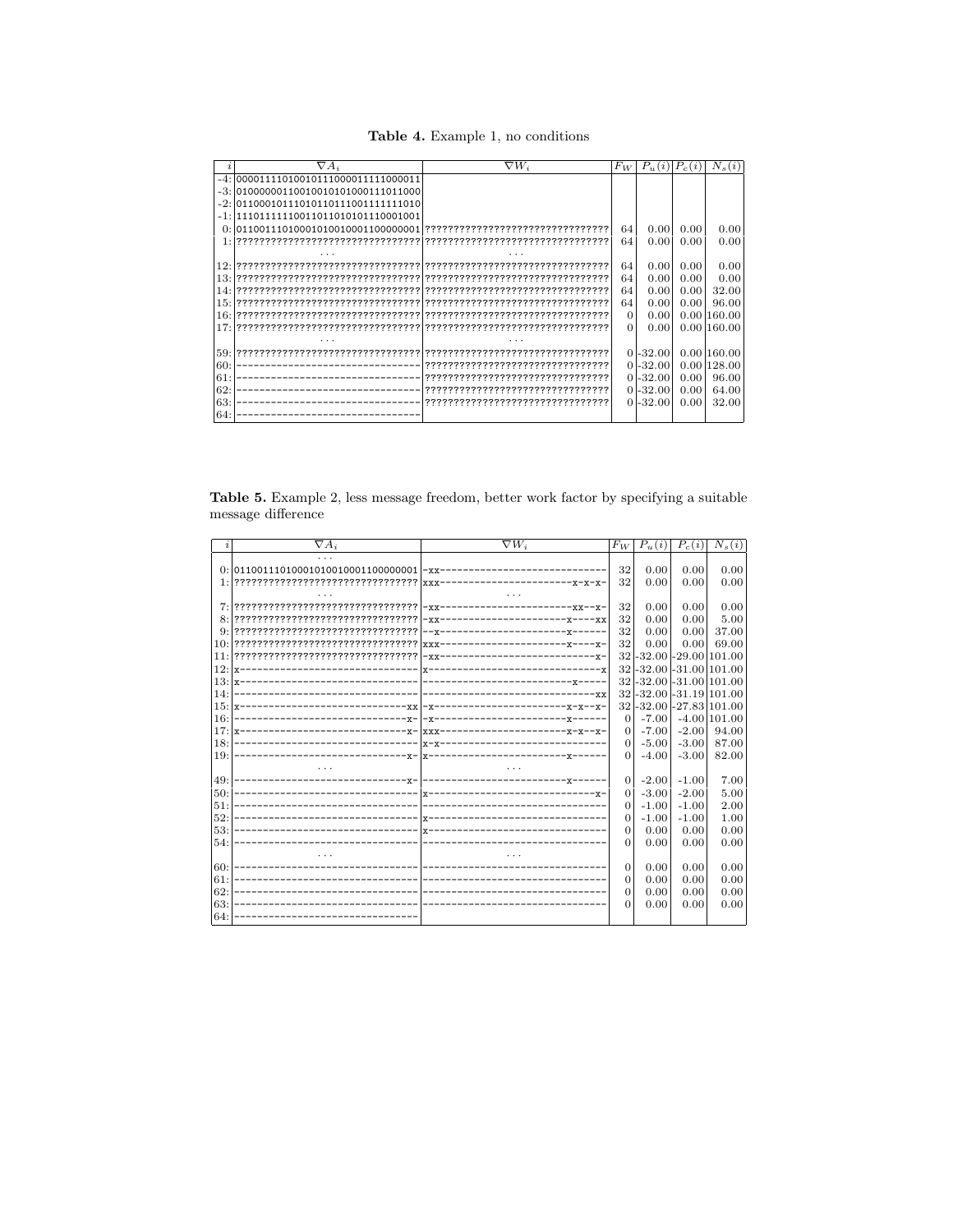Table 6. Propagation of conditions in Example 2

|  |                                                | ⊽W        | $F_{W}$ | (2)           | $\Gamma_c(i)$     |      |
|--|------------------------------------------------|-----------|---------|---------------|-------------------|------|
|  | $\cdot$ $\cdot$ $\cdot$                        |           |         |               |                   |      |
|  |                                                |           | 32      |               | $0.00 \quad 0.00$ | 0.00 |
|  |                                                | $-x-x-x-$ | 321     |               | $0.00 \, 0.00$    | 0.00 |
|  |                                                |           | 321     |               | $0.00 \quad 0.00$ | 0.00 |
|  | $3:$ ??????????????????????????????????  x-xx- |           | 32      | $0.00\degree$ | 0.00              | 0.00 |
|  | .                                              | $\cdots$  |         |               |                   |      |

reflected in the procedure which we are about to propose: in order to determine where to add which conditions, we will proceed in a number of distinct stages, each of which tries to optimize a specific part of the characteristic.

Stage 1. As observed in Sect. 3.3, the work factor of the collision search algorithm is mainly determined by the shape of the characteristic after step 16. Hence, our first goal is to find a high probability differential characteristic, which can start with any difference in the state variables after step 16, but ends in a zero difference in the last step (later on, when we consider multi-block collisions, this constraint will be removed as well).

In general, the sparser a differential characteristic, the higher its probability, and in the case of the SHA family, it has been shown before that sparse characteristics can easily be found by linearizing all components of the state update transformation, representing the resulting compression function as a linear code, and searching for low-weight vectors (see [5, 12, 13, 20]).

Once a suitable differential characteristic is found for the linearized variant (called an L-characteristic), we determine the corresponding message difference, and impose it to our generalized characteristic. The differences in the state variables after step 16 are copied in the same way, except that we do not directly impose constraints to the most significant and the two least significant bits, but instead determine them by propagation. This will avoid inconsistencies caused in some cases by the nonlinear  $f$ -functions.

Stage 2. At this point, the largest part of the work factor is most likely concentrated in steps 12 to 16 (see e.g. Table 5), where the state variables, which are not constraint in any way in the previous steps, are suddenly forced to follow a fixed difference. In order to eliminate this bottleneck, we want to guide the state variables to the target difference by imposing conditions to the first steps as well.

Although the probability of this part of the characteristic is not as critical as before, we still want the differences to be reasonably sparse. Unfortunately, because of the high number of constraints (the message difference and both the differences at the input of the first step and at the output of step 16 are fixed already), suitable L-characteristics are extremely unlikely to exist in this case. In order to solve this problem, we will use a probabilistic algorithm which bears some resemblance to the algorithms used to find low-weight code words, but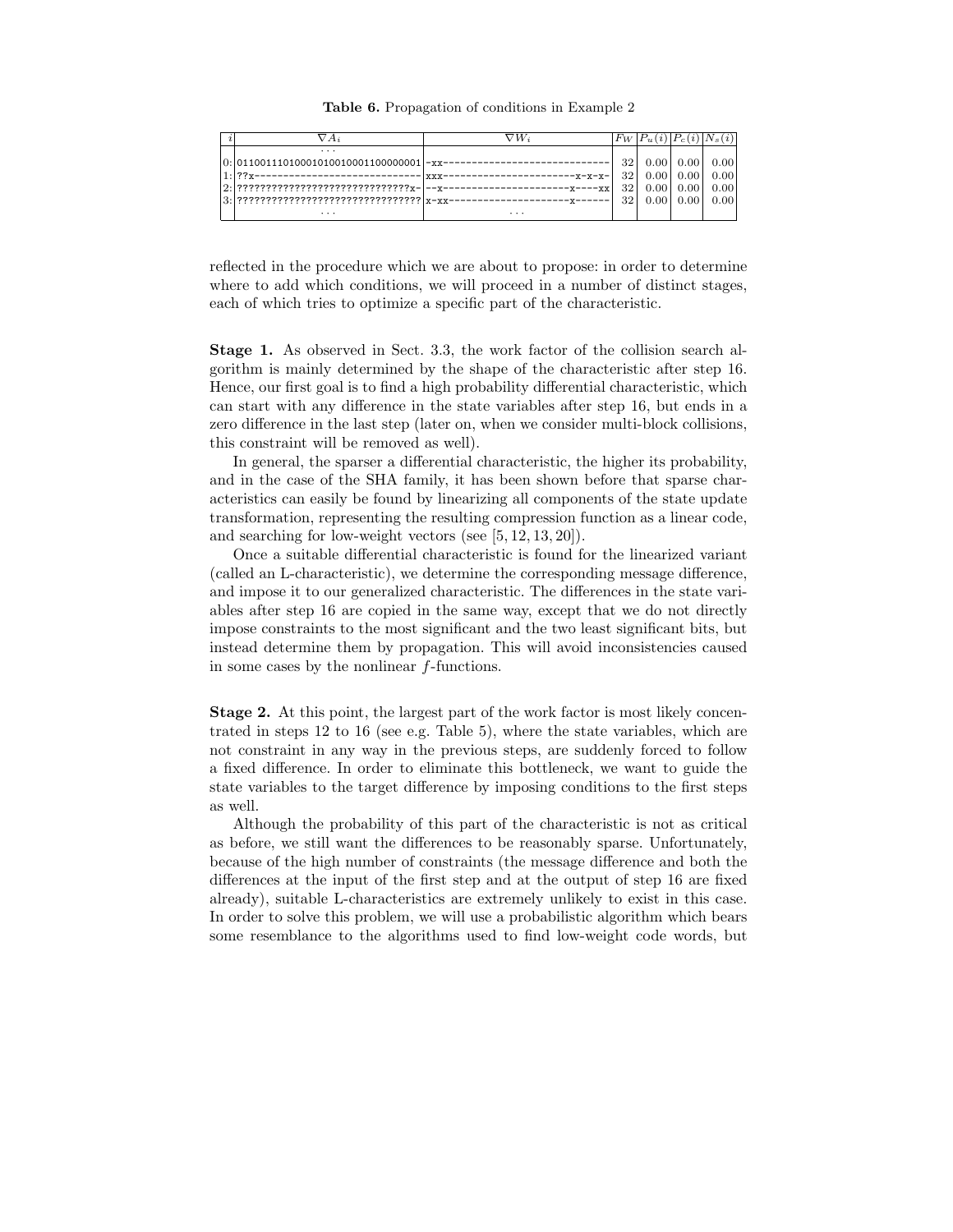instead of feeding it with a linear code, we directly apply it to the unmodified (non-linear) compression function.

The basic idea of the algorithm is to randomly pick a bit position which is not restricted yet (i.e., a '?'-bit), impose a zero-difference at this position (a '-'-bit), and calculate how the condition propagates. This is repeated until all unrestricted bits have been eliminated, or until we run into an inconsistency, in which case we start again. The algorithm can be optimized in several ways, for example by also picking 'x'-bits once they start to appear, guessing the sign of their differences ('u' or 'n'), and backtracking if this does not lead to a solution. It turns out that inconsistencies are discovered considerably earlier this way.

An interesting property of the proposed procedure is that the sparser a characteristic, the higher the probability that it will be discovered. The number of trials before a consistent characteristic is found, is very hard to predict, though. Experiments show that this number can range from a few hundreds to several hundreds of thousands.

Stage 3. In the final stage, we try to further improve the work factor corresponding to the characteristic by performing local optimizations. To this end, we run through all bit positions of every state variable and every expanded message word, check which conditions can be added to improve the total work factor, and finally pick the position and corresponding condition which yields the largest gain. By repeating this many times, we can gradually improve the work factor. The example in Table 7 shows how our previous characteristic looks like after applying this greedy approach for a number of iterations.

An interesting issue here, is when to stop adding new conditions. In order to answer this question, we first notice that every additional condition reduces the size of the search tree, but at the same time lowers the expected number of surviving leaves at step  $N$ . In general, the work factor will improve as long as the search tree is reduced by a larger factor than the number of surviving leaves. At some point, however, the expected number of leaves will drop below one, meaning that message pairs which actually follow the characteristic are only expected to exist with a certain probability. This is not necessarily a problem if we are prepared to repeat the search for a number of different characteristics, and in fact, that is exactly how we constructed the second block of the 64-step collision presented in the next section. In this case, three different characteristics were used, the third of which is shown in Table 10 (notice that the expected number of characteristics needed to find one surviving leave can directly be read from  $N_s(0)$ , in this example  $2^{1.24} \approx 3$ ). Coming back to our original question, we can conclude that we should in principle continue adding conditions as long as the gain in work factor justifies the cost of generating additional characteristics.

# 5 Applications

To illustrate our method, we give a characteristic for a two-block collision of SHA-1 reduced to 64 steps with the standard IV. Note that for different initial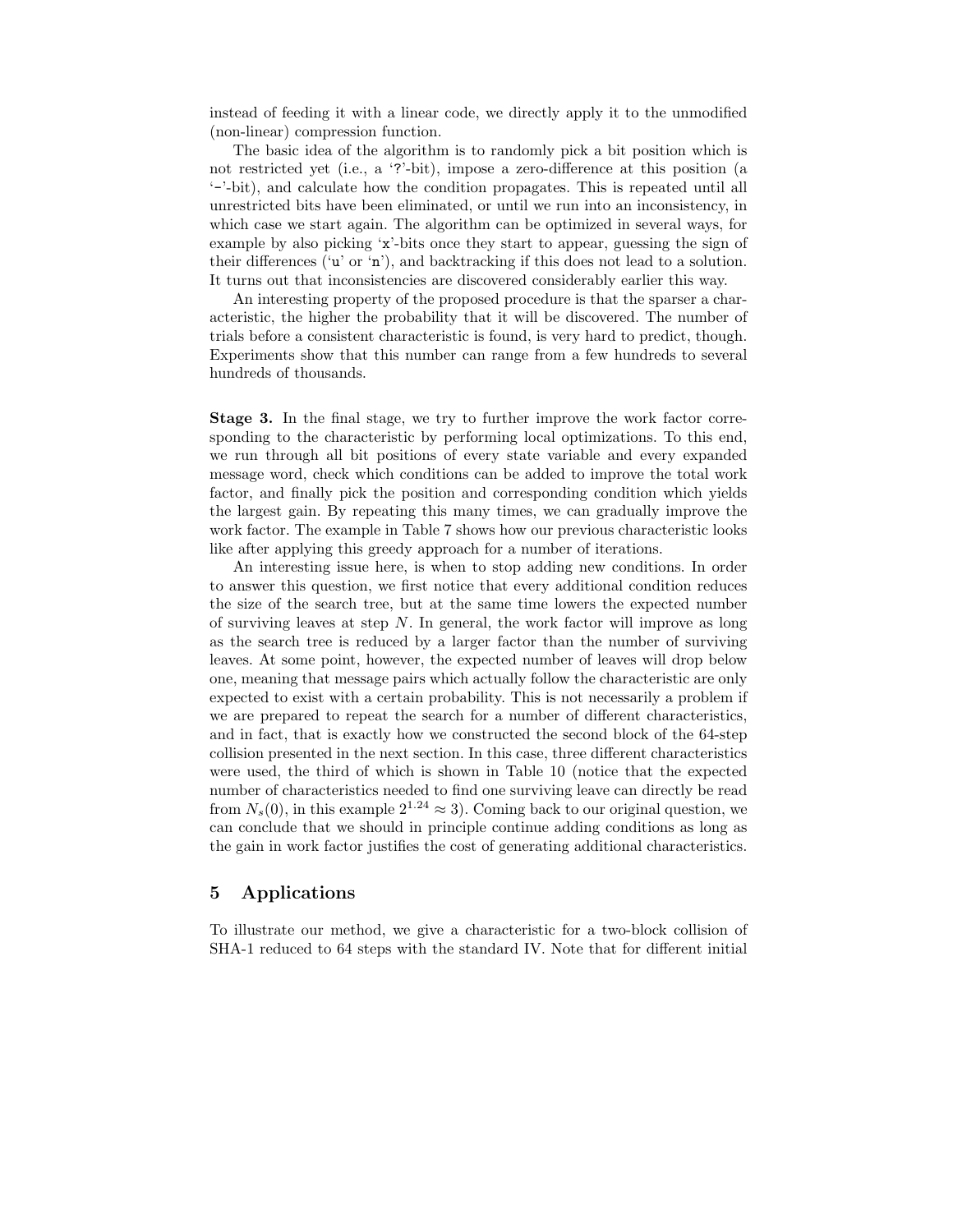| İ.  | $\nabla A_i$                                                                              | $\nabla W_i$                                                              | $F_W$           | $P_u(i)   P_c(i)   N_s(i)$ |                |                          |
|-----|-------------------------------------------------------------------------------------------|---------------------------------------------------------------------------|-----------------|----------------------------|----------------|--------------------------|
|     | .                                                                                         |                                                                           |                 |                            |                |                          |
|     | $0: 0110011101000101001000110000000110$ uu01010110011010000111101110101                   |                                                                           | $\overline{0}$  | 0.00                       | 0.00           | 0.00                     |
|     | $1:\text{no}01010100000011010100000101000 \text{lunn}0000100011010001011111 \text{u1}000$ |                                                                           | $\Omega$        | 0.00                       | 0.00           | 0.00                     |
|     |                                                                                           | 00u1unnnnnnnnnnnnnnnnnnnnnnnn01u0 00n1110100110011111111011n1011uu        | $\Omega$        | 0.00                       | 0.00           | 0.00                     |
|     |                                                                                           |                                                                           | $\Omega$        | 0.00                       | 0.00           | 0.00                     |
|     |                                                                                           |                                                                           | $\Omega$        | 0.00                       | 0.00           | 0.00                     |
|     |                                                                                           |                                                                           | $\overline{0}$  | 0.00                       | 0.00           | 0.00                     |
|     |                                                                                           |                                                                           | $\Omega$        | 0.00                       | 0.00           | 0.00                     |
|     | 7:1011111unnnnnnnnnn100000nu101n1011nu0100000010111001----001nu01u1                       |                                                                           | $\overline{4}$  | $-1.00$                    | 0.00           | 0.00                     |
|     |                                                                                           | 8: n1100110111000000101---00110nu00 0nu1101110111------------u0011nu      | 12              | $-8.00$                    | 0.00           | 0.00                     |
|     | $9: n01010010000111101110---n10111n 11u1100001111------0u100111$                          |                                                                           | 11              | $-0.13$                    | 0.00           | 0.00                     |
|     |                                                                                           | $10: \ln 011010010111-------0000000n0 \cdot \ln n111101----------11010u0$ | 16              |                            | $-4.00 - 0.68$ | 0.68                     |
|     |                                                                                           |                                                                           | 18              |                            | $-6.00 - 1.68$ | 5.36                     |
|     |                                                                                           |                                                                           |                 | 18-11.00 -2.96 17.36       |                |                          |
|     |                                                                                           |                                                                           | 13 <sup>1</sup> |                            | $-4.00 - 2.42$ | 24.36                    |
|     |                                                                                           |                                                                           | 11              |                            |                | $-3.00$ $-2.00$ 33.36    |
|     |                                                                                           |                                                                           |                 | 19-10.14-0.14 41.36        |                |                          |
|     |                                                                                           | 16: 1100011000000000----------110n0  1u0100101000----------------100100   | $\Omega$        | 0.00                       |                | 0.00150.22               |
|     | 17: u000111011-----------------11u1 unn11101000000------------n0n10n1                     |                                                                           | $\Omega$        |                            |                | $-0.22$ $-0.21$ 50.22    |
|     | 18: 11101------------------------1001 n1u0--1------------------01100101                   |                                                                           | $\Omega$        |                            |                | $-1.00$ $-0.48$ $150.00$ |
|     |                                                                                           |                                                                           | $\Omega$        |                            |                | $-1.00$ $-0.54$ $49.00$  |
| 20: |                                                                                           |                                                                           | $\Omega$        | 0.00                       |                | 0.00148.00               |
| 21: |                                                                                           |                                                                           | $\Omega$        | 0.00                       |                | $0.00 \, 48.00$          |
| 22: |                                                                                           |                                                                           | $\Omega$        |                            |                | $-1.00$ $-1.00$ $48.00$  |
|     |                                                                                           |                                                                           |                 |                            |                |                          |
| 60: |                                                                                           |                                                                           | $\Omega$        | 0.00                       | 0.00           | 0.00                     |
| 61: |                                                                                           |                                                                           | $\Omega$        | 0.00                       | 0.00           | 0.00                     |
| 62. |                                                                                           |                                                                           | $\overline{0}$  | 0.00                       | 0.00           | 0.00                     |
| 63: |                                                                                           |                                                                           | $\Omega$        | 0.00                       | 0.00           | 0.00                     |
| 64: |                                                                                           |                                                                           |                 |                            |                |                          |

Table 7. Example 3, after adding conditions to minimize workfactor

chaining variables, different characteristics might be needed. This is in contrast to MD4 or MD5 where good characteristics are possible without having conditions on the chaining variables. In addition to the characteristic, we also give a message pair which follows the described characteristic and collides. Note that, to the best of our knowledge, not a single second block characteristics for SHA-0 or SHA-1 has been presented so far, neither in the literature nor in informal public talks. Hence the example we give is the first of its kind. Additionally, it is a collision for SHA-1 with the highest number of steps published so far (previously known collisions covered up to 58 steps).

#### $5.1$ On the Choice of the Message Difference

The choice of the message difference determines the high-probability characteristics  $L_1$  that is followed in the later part of the compression function. This is illustrated in Fig. 2. In a first step, only '-' and 'x' conditions are needed, *i. e.* we only allow XOR-differences. The signs of the differences as well as some values of bits are determined in a later stage of the attack.

As previous work shows  $[5, 12, 13, 20]$ , it turns out that interleaving so-called local collisions (a disturbing and a set of correcting differences) is the best way to construct these high-probability characteristics in the case of SHA-1. It turns out that these characteristics are L-characteristics. In order to allow for a small work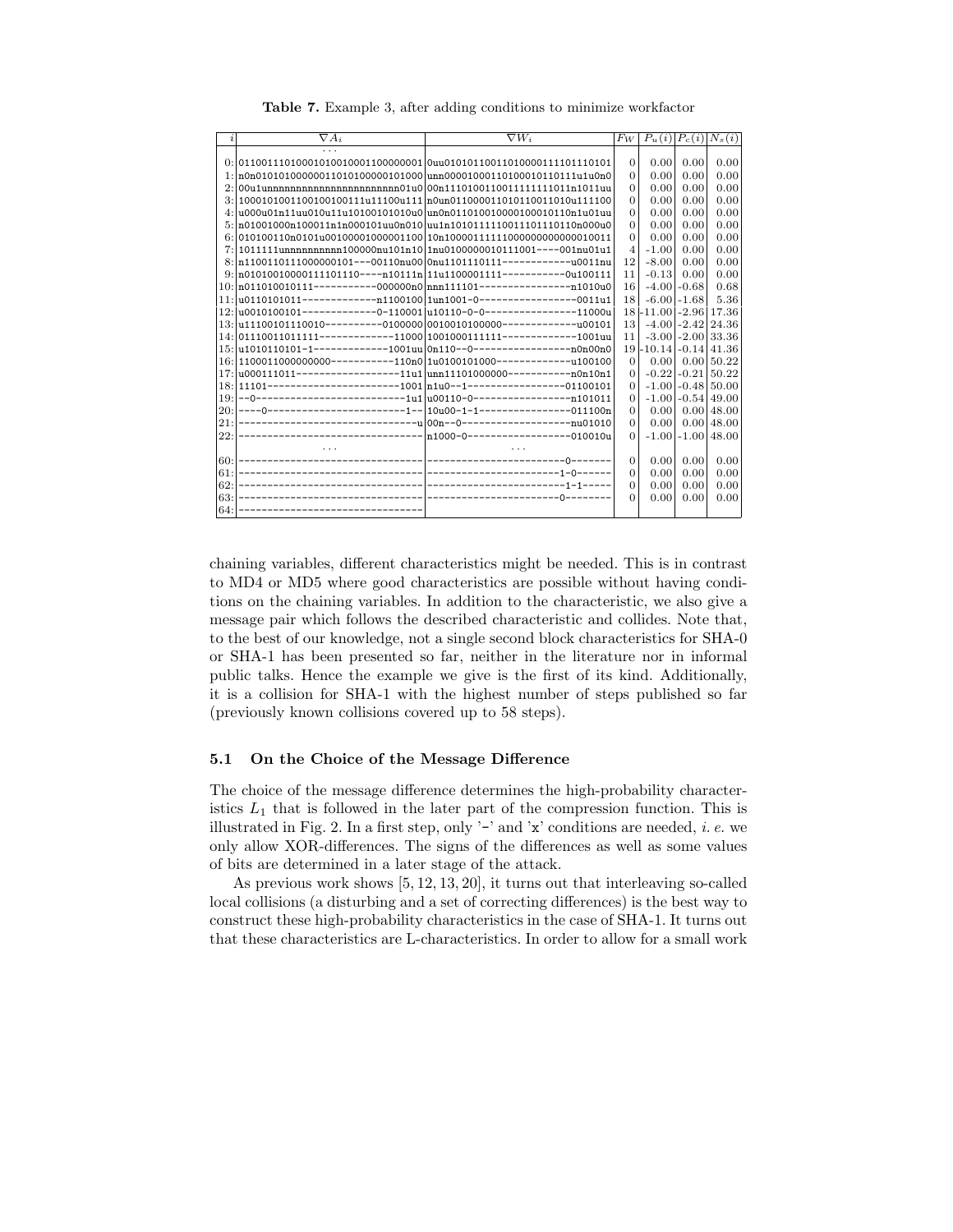factor, we do not put restrictions on the output difference of the compression function. Thus,  $\delta h_1$  will be nonzero. Good L-characteristics for variants of SHA-1 with other than 80 steps are usually shifted versions of each other. These effects have also been considered in previous work, thus we do not expand on this issue here. In order to turn such high probability characteristics, which actually describe a pseudo-near-collision, into a collision-producing characteristic, NLcharacteristics are needed. As illustrated in Fig. 2, a first NL-characteristic  $(NL_1)$ is needed to connect from a zero-difference in the chaining variables to  $L_1$ . After the feed-forward of the first block, we expect to have a modular difference  $+d$ in the chaining variables.



Fig. 2. Two-block approach to produce collisions

However, this difference does not fit to the difference needed to directly connect to the same L-characteristic used in the first block. Regardless of that, we want to follow this L-characteristics in the second block again (with the exception of different signs for some differences). The reason is that we want to cancel out the expected low-weight difference after the last step of the second block with the difference that is fed forward. We require

$$
\delta g(h_1, m_1) + \delta h_1 = 0.
$$

Thus, a new NL-characteristic  $(NL_2)$  for the second block is needed, taking into account the difference between  $\delta h_0$  and  $\delta h_1$  and the actual values at the chaining input of the second block. Note that with the ability to find these general NLcharacteristics  $NL_1$  and  $NL_2$ , collision-producing characteristics covering more than two blocks do not improve the work factor.

In [20, 22], examples for NL-characteristics are given which connect to a previously selected L-characteristic in the first block. It is commonly assumed that finding these NL-characteristics was based on experience and intuition, and done manually. Based on Sect. 3 and 4, we describe in the following an application for the automatical search for suitable NL-characteristics, which succeeds for the first and the second block.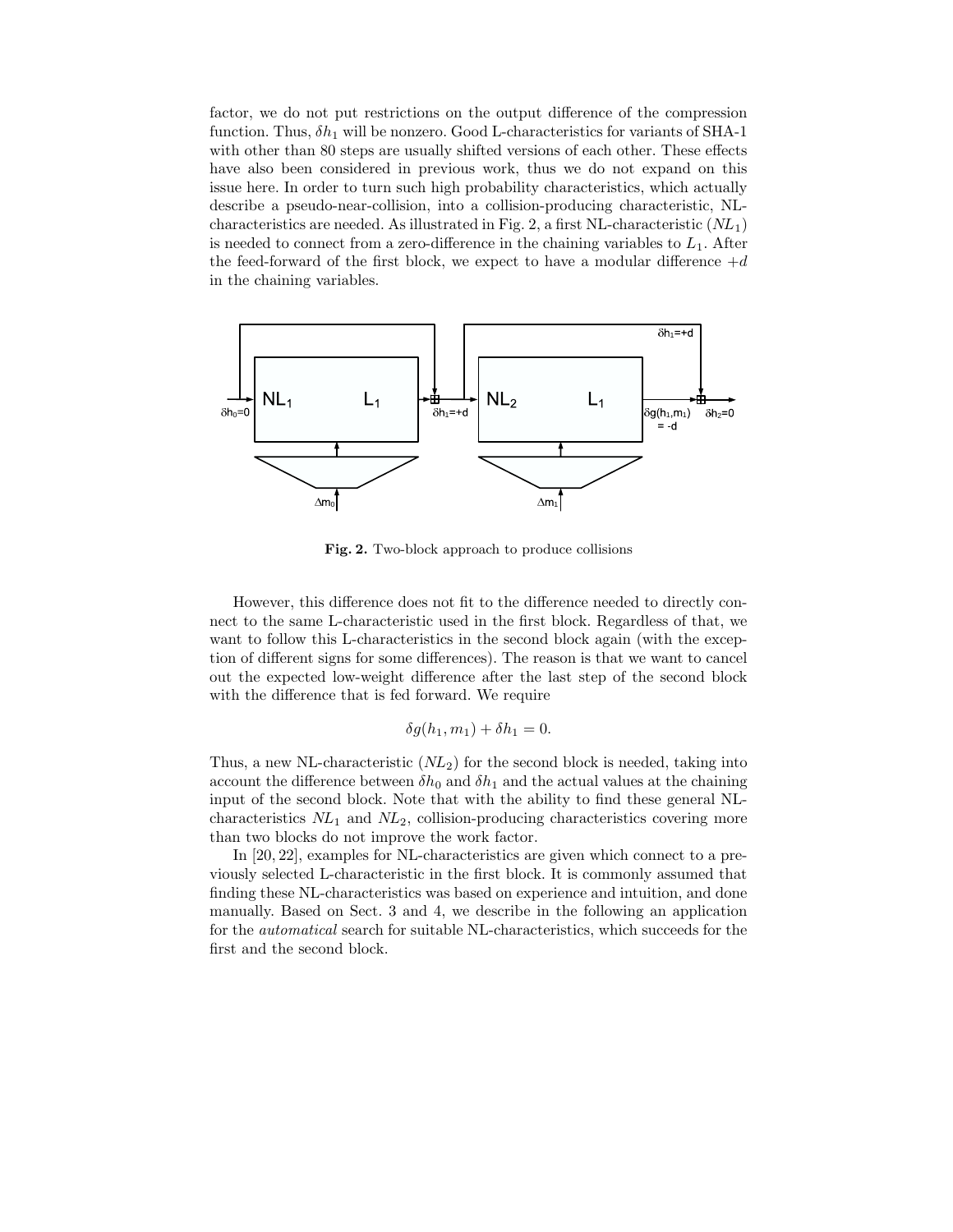### 5.2 A Two-block Collision for 64-step SHA-1

Herein we present a collision for 64-step SHA-1 using two message blocks. Table 9 and 10 detail the used characteristic for the first block and the second block respectively (see Sect. 3.2 for an explanation of the notation). Using our current (unoptimized) methods, we have an expected work factor of about  $2^{35}$  compression function evaluations to find it. This compares favorably to the estimate of  $2^{36}$  given in [20].

The number of nodes in the tree visited in the search,  $N_w$ , is given as the sum of all  $N_s$  in Tables 9 and 10.  $N_w$  relates to the expected work factor in the following way. We measured the cost of visiting a node in the search tree to be about  $2^{-5}$  compression function evaluations. For that, we used as a means of comparison the SHA-1 implementation of OpenSSL 0.9.7g, which can do about 2 <sup>19</sup> compression functions per second on our PC. Note that the work factor for both blocks is lower than estimated. The reason is that carry differences in the last steps can be ignored and that the characteristic of the second block can be adjusted to allow additional deviations in the last steps of the first block.

| i.                  |  | Message 1 $(m_0)$ , first block |  |                                                                               |                                                                      |  | Message 1 $(m_1)$ , second block |  |  |  |
|---------------------|--|---------------------------------|--|-------------------------------------------------------------------------------|----------------------------------------------------------------------|--|----------------------------------|--|--|--|
| $1 - 4$             |  |                                 |  | 63DAEFDD 30A0D167 52EDCDA4 90012F5F 3B2AB4E1 AAD112EF 669C9BAE 5DEA4D14       |                                                                      |  |                                  |  |  |  |
| $5 - 8$             |  |                                 |  | ODB4DFB5 E5A3F9AB AE66EE56 12A5663F 1DBE220E AB46A5E0 96E2D937 F3E58B63       |                                                                      |  |                                  |  |  |  |
| $9 - 12$            |  |                                 |  | D0320F85 8505C67C 756336DA DFFF4DB9 BE594F1C BD63F044 50C42AA5 8B793546       |                                                                      |  |                                  |  |  |  |
|                     |  |                                 |  | 13-16 596D6A95 0855F129 429A41B3 ED5AE1CD A9B24128 816FD53A D1B663DC B615DD01 |                                                                      |  |                                  |  |  |  |
| $\dot{i}$           |  |                                 |  |                                                                               | Message 2 $(m_0^*)$ , first block Message 2 $(m_1^*)$ , second block |  |                                  |  |  |  |
| $1 - 4$             |  |                                 |  | 63DAEFDE 70A0D135 12EDCDE4 70012F0D 3B2AB4E2 EAD112BD 269C9BEE BDEA4D46       |                                                                      |  |                                  |  |  |  |
| $5 - 8$             |  |                                 |  | ADB4DFB5 65A3F9EB 8E66EE57 32A5665F BDBE220E 2B46A5A0 B6E2D936 D3E58B03       |                                                                      |  |                                  |  |  |  |
| $9 - 12$            |  |                                 |  | 50320F84 C505C63E B5633699 9FFF4D9B 3E594F1D FD63F006 90C42AE6 CB793564       |                                                                      |  |                                  |  |  |  |
|                     |  |                                 |  | 13-16 596D6A96 4855F16B 829A41F0 2D5AE1EF A9B2412B C16FD578 11B6639F 7615DD23 |                                                                      |  |                                  |  |  |  |
| $\dot{i}$           |  |                                 |  | XOR-difference are the same for both blocks                                   |                                                                      |  |                                  |  |  |  |
| $1 - 4$             |  |                                 |  | 00000003 40000052 40000040 E0000052 00000003 40000052 40000040 E0000052       |                                                                      |  |                                  |  |  |  |
| $5 - 8$             |  |                                 |  | A0000000 80000040 20000001 20000060 A0000000 80000040 20000001 20000060       |                                                                      |  |                                  |  |  |  |
| $9 - 12$            |  |                                 |  | 80000001 40000042 C0000043 40000022 80000001 40000042 C0000043 40000022       |                                                                      |  |                                  |  |  |  |
|                     |  |                                 |  | 13-16 00000003 40000042 C0000043 C0000022 00000003 40000042 C0000043 C0000022 |                                                                      |  |                                  |  |  |  |
| $\boldsymbol{\eta}$ |  |                                 |  | The colliding hash values                                                     |                                                                      |  |                                  |  |  |  |
| $1 - 5$             |  |                                 |  | A750337B 55FFFDBB C08DB36C 0C6CFD97 A12EFFE0                                  |                                                                      |  |                                  |  |  |  |

Table 8. Example of a 64-step collision using the standard IV

In Table 8, we give the colliding messages. Note that we do not consider padding rules in our example, which would simply mean adding a common block to both messages after the collision. At this point we stress that this example serves as a proof of concept for the unified approach to searching for complex characteristics and optimizing the characteristic for the final search phase. Hence it does not rule out other, probably more efficient ways to speed up the search for colliding pairs using the given characteristic.

# 6 Comparison with Previous Work

In order to put our contribution into perspective, we compare it with related previous work.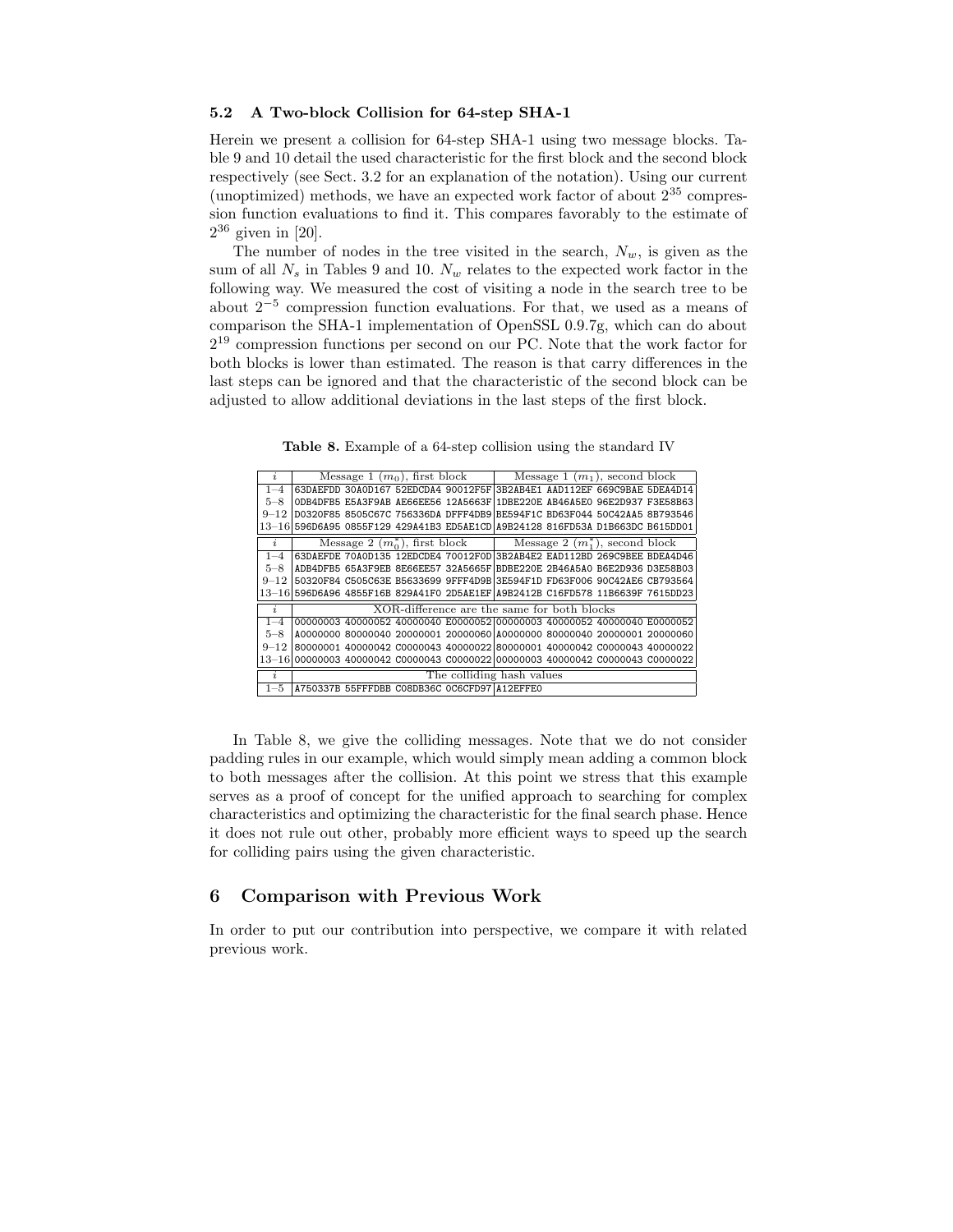On finding suitable characteristics. In 1998, the pioneering work of Chabaud and Joux [4] resulted in a collision-search attack on an earlier version of SHA-1 (termed SHA-0). Their attack is based on L-characteristics they found. The Hamming weight of these characteristics (or a part of them) was used as a rough estimate of the attack complexity. However, the details depend on the positions of all differences. For each difference, the sign, the step in which it occurs, the bit-position within the word as well as its relative position to neighboring differences influence its impact on the attack complexity. A general and practical way to calculate this impact was described in Sect. 3.3.

In 2005, Rijmen and Oswald reported an attack on step-reduced SHA-1 [13], which is based on L-characteristics as well. Also the complexity of a collision search on SHA-0 was improved by Biham and Chen using the neutral-bit technique  $[1]$ , and by Biham *et al.* using a multi-block approach  $[2]$ . Note that the attack on SHA-0 [2] employed four message blocks. Using the presented method of automatically finding complex characteristics, we eliminate the need for more than two blocks for an efficient collision-search attack.

Recent results of Wang et al. [20, 22] describe further major improvements. By employing the multi-block technique as described in Sect. 5.1, together with the ability to manually find NL-characteristics, attack costs are improved by many orders of magnitude. As shown in Sect. 5, our method can be used to automatically reach the same goal. This also answers the question left open in [16]. Since the NL-characteristic for the second block  $(NL_2)$  depends on the chosen message pair for the first block, this also prevents a manual search for new characteristics in the middle of a collision search.

The only related work which also aims for automatic search for complex characteristics is by Schläffer and Oswald  $[14]$  on MD4. Their method is very different from ours. It assumes a fixed differential behavior of the function f and limits carry extensions to only a few bit positions to reduce the search space. Thus it is not easy to extend it to more complex hash functions since these restrictions are too strict. Our method is not restricting anything, but is still practical.

On the cost of the final search. In previous work, the cost of the attack is further improved by a technique called message modification. The ideas developed in Sect. 3 and 4 can also be used for similar improvements. Both the originally published results by Wang  $et al.$  [20] as well as work by Sugita  $et al.$  [16] give rough estimates for the cost of message modification:  $2^1$  and  $2^2$  compression function evaluations( $c_q$ ), respectively. Sugita *et al.* also give a different trade-off. By using Gröbnerbasis-methods they reduce the number of trials significantly at the cost of increased message modification costs. Overall, this method does not lead to improvements in practice.

Note that for the recently announced but to the best of the authors knowledge unpublished improvements of the complexity of the collision search for full SHA- $1$  [18] (from  $2^{69}$  to  $2^{63}$ ), no message modification costs are given, thus we lack comparability here.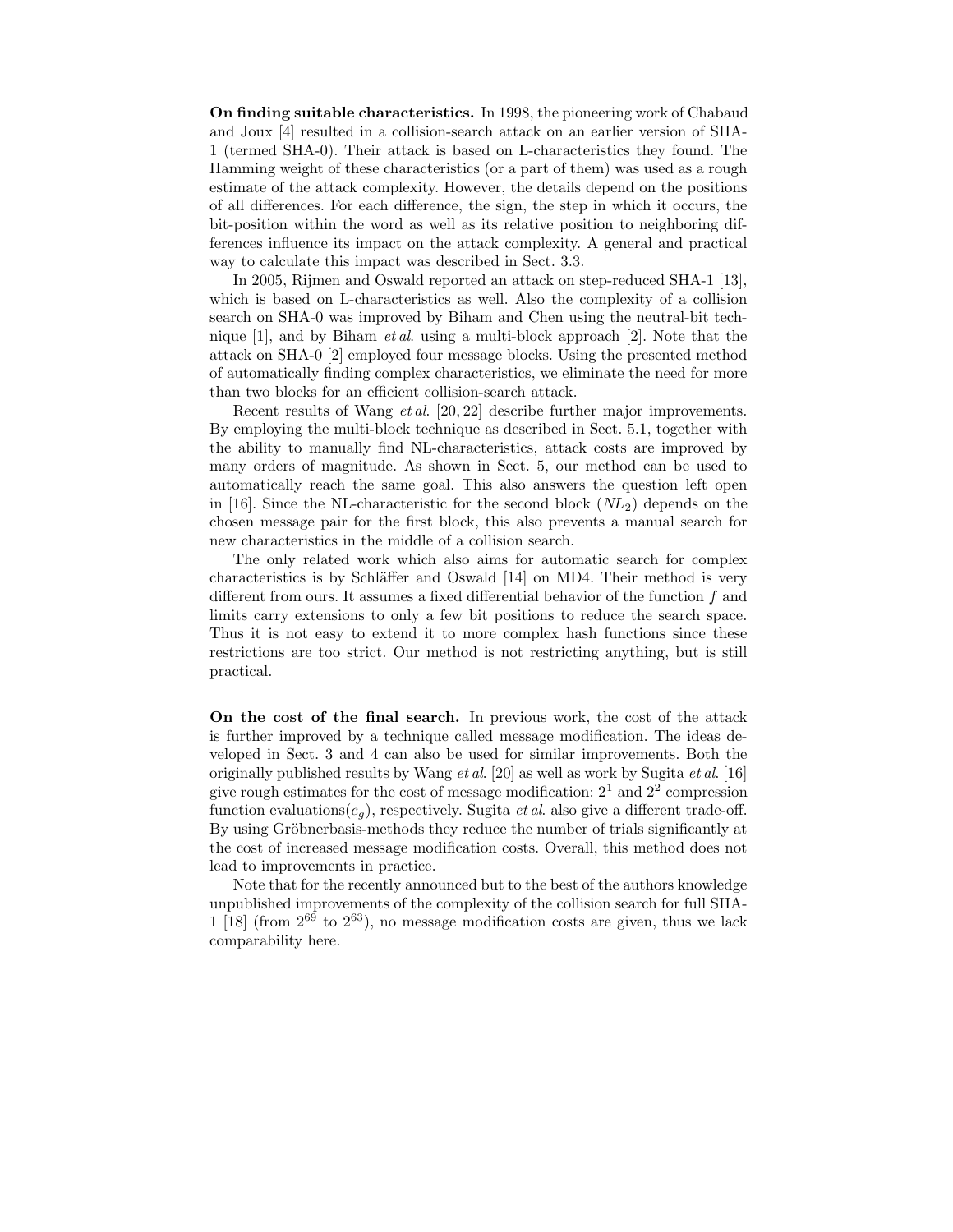Our approach can be seen as a trade-off towards very fast trials without the overhead of expensive message modification. As mentioned in Sect. 5.2, the cost of visiting one node in our search is only in the order of  $2^{-5}c_g$ . Note that the neutral-bit technique [1, 2] can also be seen as a trade-off in this direction. However, as reported in [1], only a small fraction (one out of eight in the simpler case of SHA-0) of the trials conforms to a previously selected characteristic. Comparing the neutral-bit technique to our method, we observe two differences. Firstly, instead of a small fraction, we can be sure that every trial will conform to the characteristic we select. Secondly we don't rely on randomly generating message pairs which conform to a previously selected characteristic to bootstrap the final search. Instead we can exploit the available degrees of freedom in a sensible way.

On exploiting degrees of freedom. In Sect. 3.3, we described a method to calculate the expected number of collisions given a particular characteristic. Thus we can make a sensible use of degrees of freedom up to the point where we expect to find only one suitable message pair. In fact, also this distinguishes our approach from all previous work.

# 7 Conclusions and Future Work

We described, for the first time, a computer-implementable method to search for complex characteristics as needed in the effective cryptanalysis of hash functions of the MD4 family like SHA-1. As a proof of concept, we gave the characteristics needed for a 64-step two-block collision of SHA-1. Furthermore, for the first time an actual collision for 64-step SHA-1 is produced, with an expected work factor of 2 <sup>35</sup> compression function computations.

We also tackled issues like work factors or degrees of freedom and put them into a precise framework. Thus an optimal exploitation of available degrees of freedom gets possible for goals like fast collision search.

Future work includes optimization of the found characteristics for different final search strategies, or the application of the described technique to other hash functions. Given the increased design complexity of members of the SHA-2 family compared to SHA-1, an automatic approach as described in our article seems to be highly beneficial for the analysis of these hash functions.

Given the ability to automatically incorporate some differences from the chaining variables at the start of the compression function, applications such as meaningful collisions or speeding up techniques like herding attacks [6] are also future work.

### Acknowledgements

We thank Florian Mendel and Vincent Rijmen for many insightful discussions, and the anonymous reviewers for their helpful comments. The work described in this paper has been supported by the European Commission through the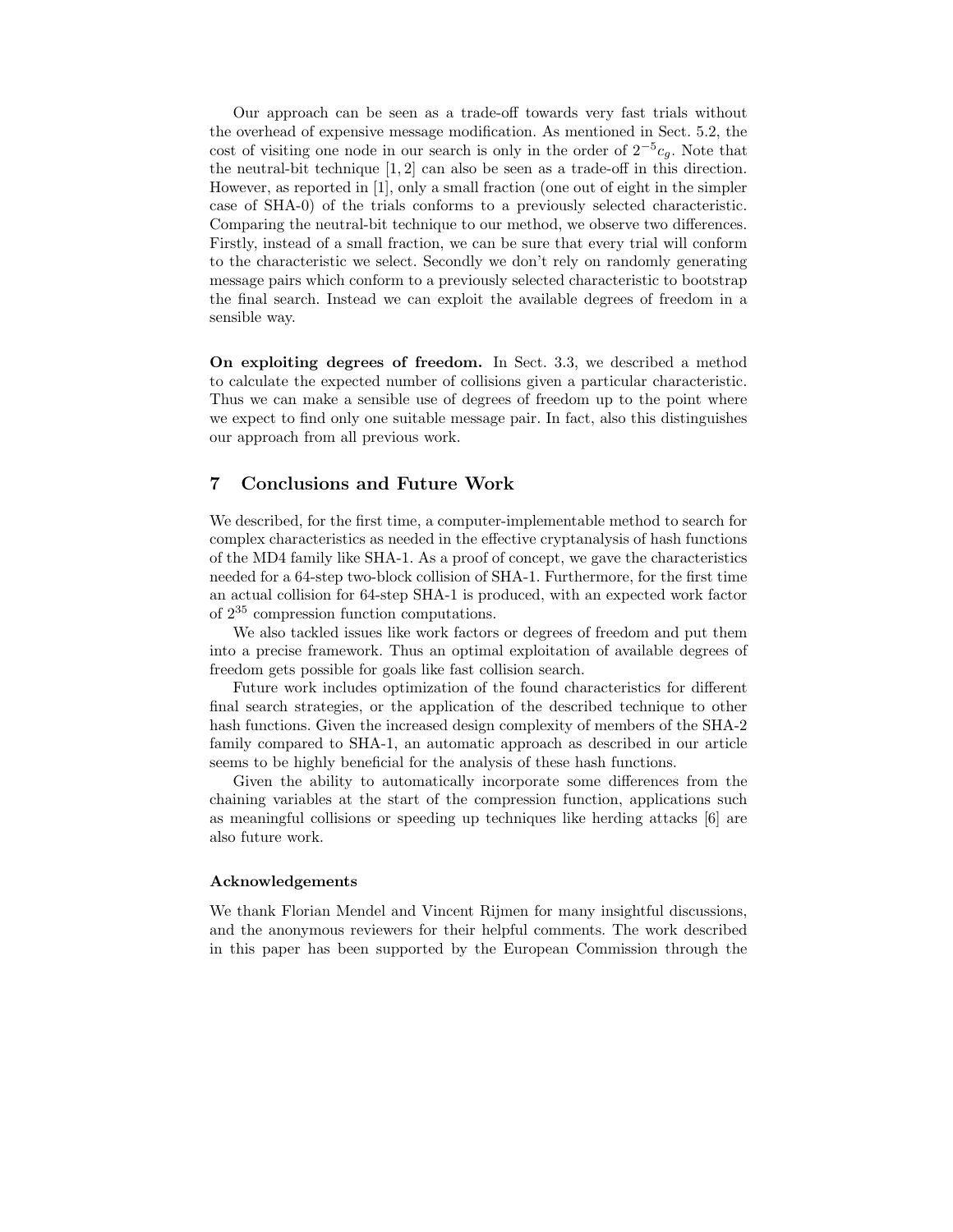IST Programme under Contract IST-2002-507932 ECRYPT. The first author is supported by the Austrian Science Fund (FWF) project P18138.

#### Disclaimer

The information in this document reflects only the authors' views, is provided as is and no guarantee or warranty is given that the information is fit for any particular purpose. The user thereof uses the information at its sole risk and liability.

# References

- 1. E. Biham and R. Chen. Near-Collisions of SHA-0. In M. K. Franklin, editor, Advances in Cryptology - CRYPTO 2004, 24th Annual International Cryptology Conference, Santa Barbara, California, USA, August 15-19, 2004, Proceedings, volume 3152 of LNCS, pages 290–305. Springer, 2004.
- 2. E. Biham, R. Chen, A. Joux, P. Carribault, C. Lemuet, and W. Jalby. Collisions of SHA-0 and Reduced SHA-1. In R. Cramer, editor, Advances in Cryptology - EUROCRYPT 2005: 24th Annual International Conference on the Theory and Applications of Cryptographic Techniques, Aarhus, Denmark, May 22-26, 2005. Proceedings, volume 3494 of LNCS, pages 36–57. Springer, 2005.
- 3. J. Black, M. Cochran, and T. Highland. A Study of the MD5 Attacks: Insights and Improvements. In M. Robshaw, editor, Proceedings of Fast Software Encryption - FSE 2006, Graz, Austria, March 15-17, 2006, volume 4047 of LNCS, 2006. To appear.
- 4. F. Chabaud and A. Joux. Differential Collisions in SHA-0. In H. Krawczyk, editor, Advances in Cryptology - CRYPTO '98, 18th Annual International Cryptology Conference, Santa Barbara, California, USA, August 23-27, 1998, Proceedings, volume 1462 of LNCS, pages 56–71. Springer, 1998.
- 5. C. S. Jutla and A. C. Patthak. Provably Good Codes for Hash Function Design. In R. Cramer, editor, Proceedings of SAC 2006, LNCS. Springer, 2006. to appear.
- 6. J. Kelsey and T. Kohno. Herding Hash Functions and the Nostradamus Attack. In S. Vaudenay, editor, Advances in Cryptology - EUROCRYPT 2006, 25th Annual International Conference on the Theory and Applications of Cryptographic Techniques, St. Petersburg, Russia, May 28 - June 1, 2006, Proceedings, volume 4004 of LNCS, pages 183–200. Springer, 2005.
- 7. V. Klima. Tunnels in Hash Functions: MD5 Collisions Within a Minute. Cryptology ePrint Archive, Report 2006/105, 2006. http://eprint.iacr.org/.
- 8. J. Liang and X. Lai. Improved Collision Attack on Hash Function MD5. Cryptology ePrint Archive, Report 2005/425, 2005. http://eprint.iacr.org/.
- 9. Y. Naito, Y. Sasaki, N. Kunihiro, and K. Ohta. Improved Collision Attack on MD4. Cryptology ePrint Archive, Report 2005/151, 2005. http://eprint.iacr.org/.
- 10. Y. Naito, Y. Sasaki, T. Shimoyama, J. Yajima, N. Kunihiro, and K. Ohta. Message Modification for Step 21-23 on SHA-0. Cryptology ePrint Archive, Report 2006/016, 2006. http://eprint.iacr.org/.
- 11. National Institute of Standards and Technology (NIST). FIPS-180-2: Secure Hash Standard, August 2002. Available online at http://www.itl.nist.gov/ fipspubs/.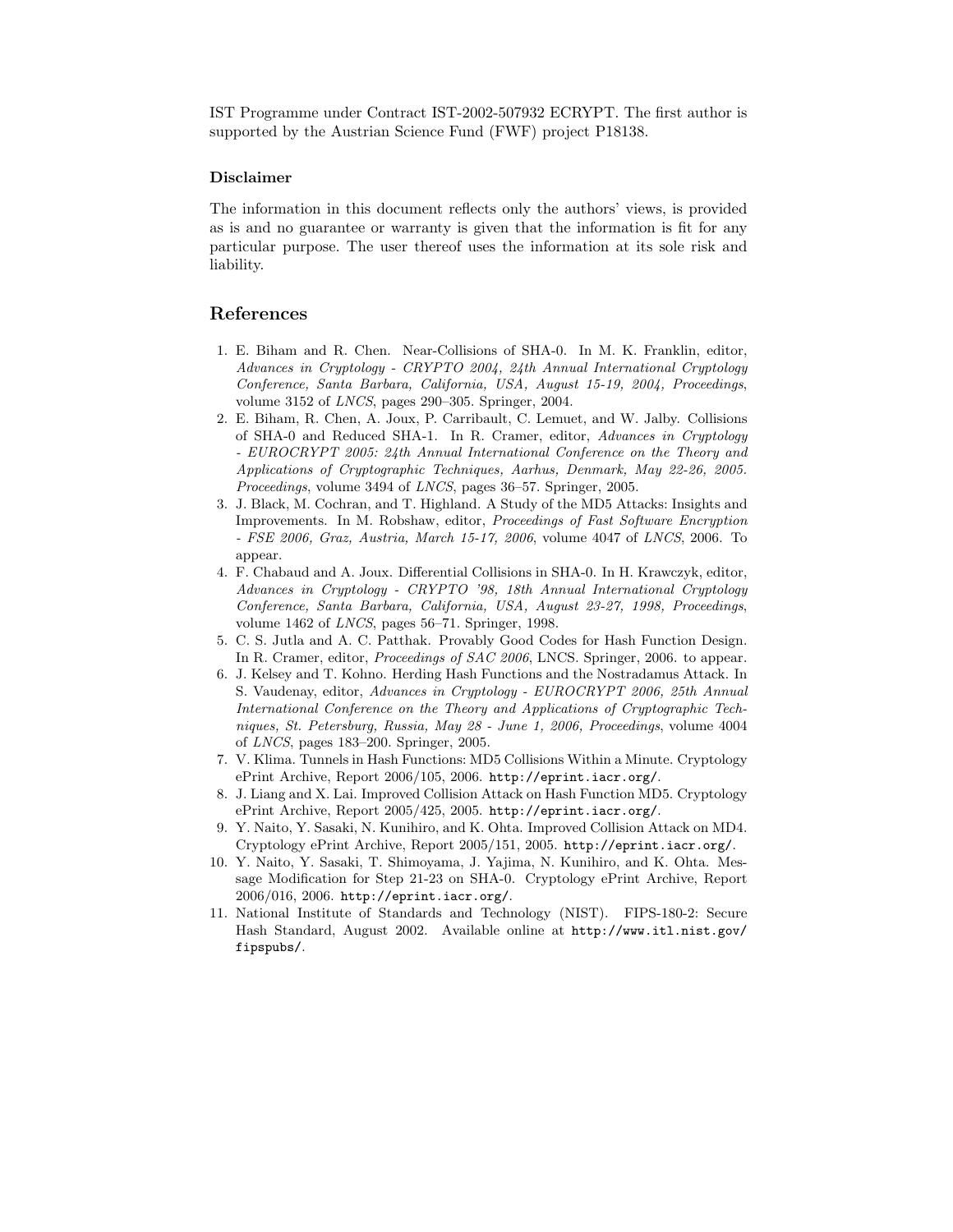- 12. N. Pramstaller, C. Rechberger, and V. Rijmen. Exploiting Coding Theory for Collision Attacks on SHA-1. In N. P. Smart, editor, Cryptography and Coding, 10th IMA International Conference, Cirencester, UK, December 19-21, 2005, Proceedings, volume 3796 of LNCS, pages 78–95. Springer, 2005.
- 13. V. Rijmen and E. Oswald. Update on SHA-1. In A. Menezes, editor, Topics in Cryptology - CT-RSA 2005, The Cryptographers' Track at the RSA Conference 2005, San Francisco, CA, USA, February 14-18, 2005, Proceedings, volume 3376 of LNCS, pages 58–71. Springer, 2005.
- 14. M. Schläffer and E. Oswald. Searching for Differential Paths in MD4. In M. Robshaw, editor, *Proceedings of Fast Software Encryption - FSE 2006, Graz, Austria,* March 15-17, 2006, volume 4047 of LNCS, 2006. To appear.
- 15. M. Stevens. Fast Collision Attack on MD5. Cryptology ePrint Archive, Report 2006/104, 2006. http://eprint.iacr.org/.
- 16. M. Sugita, M. Kawazoe, and H. Imai. Gröbner Basis Based Cryptanalysis of SHA-1. Cryptology ePrint Archive, Report 2006/098, 2006. http://eprint.iacr.org/.
- 17. X. Wang, X. Lai, D. Feng, H. Chen, and X. Yu. Cryptanalysis of the Hash Functions MD4 and RIPEMD. In R. Cramer, editor, Advances in Cryptology - EUROCRYPT 2005: 24th Annual International Conference on the Theory and Applications of Cryptographic Techniques, Aarhus, Denmark, May 22-26, 2005. Proceedings, volume 3494 of LNCS, pages 1–18. Springer, 2005.
- 18. X. Wang, A. Yao, and F. Yao. Cryptanalysis of SHA-1. Presented at the Cryptographic Hash Workshop hosted by NIST, October 2005.
- 19. X. Wang, A. Yao, and F. Yao. New Collision Search for SHA-1, August 2005. Presented at rump session of CRYPTO 2005.
- 20. X. Wang, Y. L. Yin, and H. Yu. Finding Collisions in the Full SHA-1. In V. Shoup, editor, Advances in Cryptology - CRYPTO 2005, 25th Annual International Cryptology Conference, Santa Barbara, California, USA, August 14-18, 2005, Proceedings, volume 3621 of LNCS, pages 17–36. Springer, 2005.
- 21. X. Wang and H. Yu. How to Break MD5 and Other Hash Functions. In R. Cramer, editor, Advances in Cryptology - EUROCRYPT 2005: 24th Annual International Conference on the Theory and Applications of Cryptographic Techniques, Aarhus, Denmark, May 22-26, 2005. Proceedings, volume 3494 of LNCS, pages 19–35. Springer, 2005.
- 22. X. Wang, H. Yu, and Y. L. Yin. Efficient Collision Search Attacks on SHA-0. In V. Shoup, editor, Advances in Cryptology - CRYPTO 2005, 25th Annual International Cryptology Conference, Santa Barbara, California, USA, August 14- 18, 2005, Proceedings, volume 3621 of LNCS, pages 1–16. Springer, 2005.
- 23. Y. L. Yin. Personal Communication, March 2006.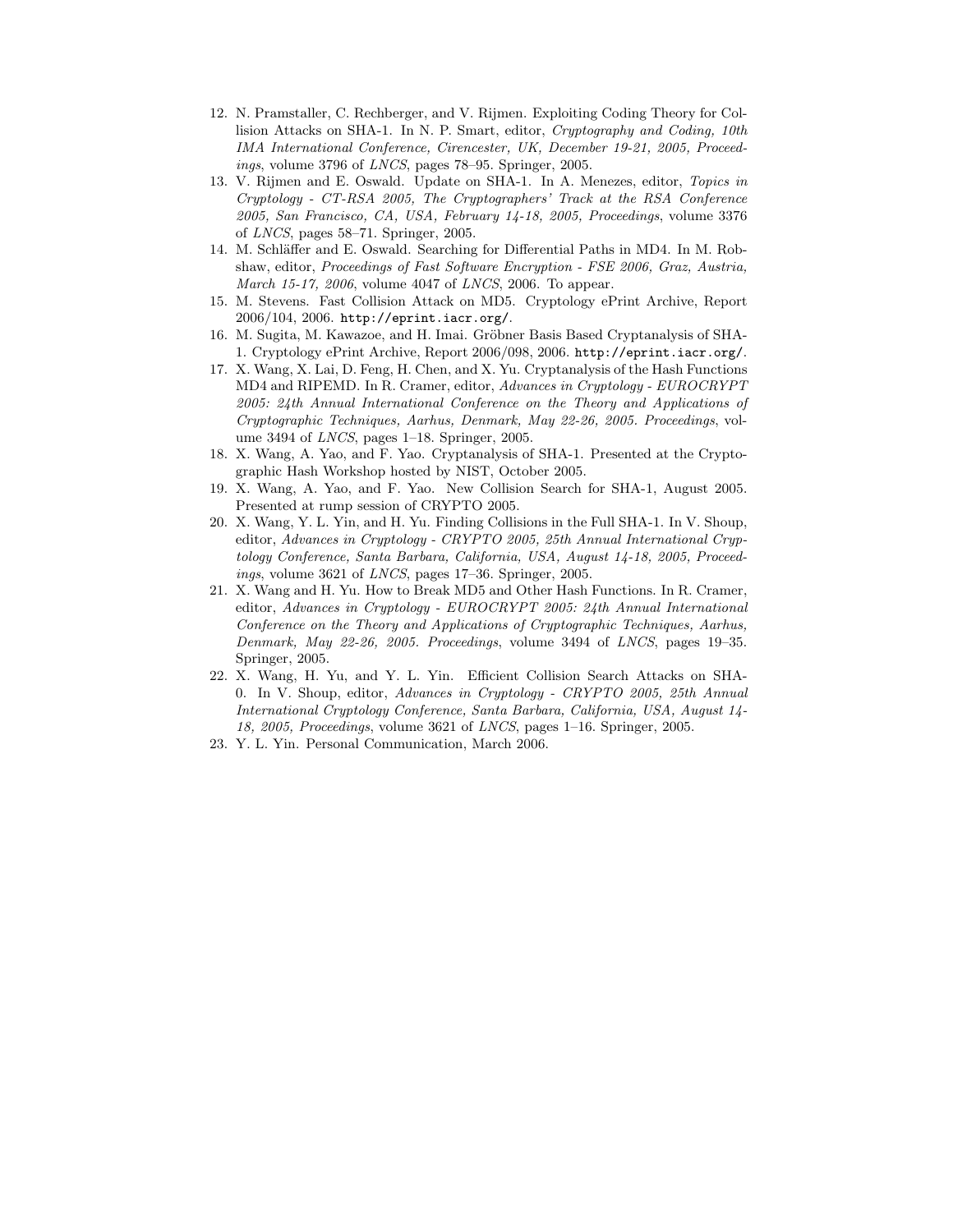| $\it i$    | $\nabla A_i$                                                                                                                           | $\nabla W_i$                                                                                           |                | $F_W  P_u(i)  P_c(i)  N_s(i)$ |                         |                   |
|------------|----------------------------------------------------------------------------------------------------------------------------------------|--------------------------------------------------------------------------------------------------------|----------------|-------------------------------|-------------------------|-------------------|
|            | 00001111010010111000011111000011                                                                                                       |                                                                                                        |                |                               |                         |                   |
| -3:        | 01000000110010010101000111011000                                                                                                       |                                                                                                        |                |                               |                         |                   |
| -2:        | 01100010111010110111001111111010                                                                                                       |                                                                                                        |                |                               |                         |                   |
| -1:        | 111011111110011011010101110001001                                                                                                      |                                                                                                        |                |                               |                         |                   |
| $\Omega$ : |                                                                                                                                        |                                                                                                        | $\overline{0}$ | 0.00                          | 0.00                    | 1.07              |
| 1:         | 0000001110001111100010001001000n 0n1100001010000011010-010u1n01u1                                                                      |                                                                                                        | $\mathbf 1$    | 0.00                          | 0.00                    | 1.07              |
| 2:         |                                                                                                                                        | 0n0010010100001010110-00011u0un0 0u01001011101101----11011n100100                                      | 4              | $-3.00$                       | 0.00                    | 2.07              |
| 3:         |                                                                                                                                        |                                                                                                        | 5              |                               | 0.00                    |                   |
|            | 1u10100001110010100-1un110nuu110 unn10000000000-1001----10u0u11u1<br>1un0010110011110un1100-0n1n11nu1 n0n01101101101001-01111-10110101 |                                                                                                        | 2              | $-4.00$<br>$-2.00$            | 0.00                    | 3.07<br>4.07      |
|            | 5: n1u10110101un00010nu10u111000010 u1100101101000111111----1n101011                                                                   |                                                                                                        | 4              | $-4.00$                       | 0.00                    | 4.07              |
|            | $6:  100u100u01111nu00u1110nu111u1un1  10u01110011001101-1----101011n$                                                                 |                                                                                                        |                | $-5.00$                       | 0.00                    |                   |
| 7:         |                                                                                                                                        |                                                                                                        | 7<br>7         | $-5.00$                       | 0.00                    | 4.07<br>$_{6.07}$ |
|            | nn1100101n1101011-1111-11u1001u0 00n100101010-101------100nu11111<br>01110111001100u00010--0n11110u11 u1010000001100---00---11-000010u |                                                                                                        | 7              | $-6.00$                       | 0.00                    | 8.07              |
| 9:         | 1n1u000101uuuu0uu1110-1010n110n0 1n00010100000101-100--10-u1111n0                                                                      |                                                                                                        | 4              | $-3.00$                       | 0.00                    | 9.07              |
| 10:        | 1011000101n11111n111u-01n00un100 nu1101010110001--011----1u0110un                                                                      |                                                                                                        | 6              | $-5.00$                       | 0.00                    | 10.07             |
|            | nnnnnnnnnnnnnnnnnnnnnnnn-nnnnn0n1  1u011111111111111---------0u110n1                                                                   |                                                                                                        | 9              | $-9.00$                       |                         | $0.00$ 11.07      |
|            |                                                                                                                                        |                                                                                                        | 4              | $-3.00$                       |                         | $0.00$   11.07    |
| 13:        |                                                                                                                                        |                                                                                                        | 11             | $-4.00$                       |                         | $0.00$ 12.07      |
|            | 14: 10011000100011000-0------0110101  nu00001010011----------1n1100uu                                                                  |                                                                                                        | 11             | $-2.00$                       |                         | $0.00$ 19.07      |
|            |                                                                                                                                        |                                                                                                        | 11             | $-0.07$                       |                         | $0.00$ 28.07      |
| 16:        | 15: 1101101011111--1---------00010n  uu101101010-1-1--------1-1n011n1                                                                  |                                                                                                        | 0              | $-1.00$                       |                         | $-1.00$ 39.00     |
| 17:        |                                                                                                                                        |                                                                                                        | 0              | $-1.00$                       |                         | $-0.99$ 38.00     |
| 18:        |                                                                                                                                        |                                                                                                        | 0              | 0.00                          |                         | $0.00$ 37.00      |
| 19:        |                                                                                                                                        | ----0-------------------------01u- un00111011-0-0-----------0n0011nu                                   | 0              | 0.00                          |                         | $0.00$ 37.00      |
| 20:        |                                                                                                                                        |                                                                                                        | 0              |                               | $-1.00$ $-1.00$ 37.00   |                   |
| 21:        |                                                                                                                                        |                                                                                                        | 0              |                               | $-2.00$ $-2.00$ 36.00   |                   |
| 22:        |                                                                                                                                        |                                                                                                        | 0              |                               | $-2.00$ $-2.00$ 34.00   |                   |
| 23:        |                                                                                                                                        |                                                                                                        | 0              |                               | $-1.00$ $-1.00$ 32.00   |                   |
| 24:        |                                                                                                                                        |                                                                                                        | 0              |                               | $-1.00 - 1.00$          | 31.00             |
| 25:        |                                                                                                                                        |                                                                                                        | 0              | 0.00                          | 0.00                    | 30.00             |
| 26:        |                                                                                                                                        |                                                                                                        | 0              | $-1.00$                       | $-1.00$                 | 30.00             |
| 27:        |                                                                                                                                        |                                                                                                        | 0              | 0.00                          |                         | $0.00$ 29.00      |
| 28:        |                                                                                                                                        |                                                                                                        | 0              | $-1.00$                       |                         | $-1.00$ 29.00     |
| 29:        |                                                                                                                                        |                                                                                                        | 0              | 0.00                          |                         | $0.00$ 28.00      |
| 30:        |                                                                                                                                        |                                                                                                        | 0              |                               | $-2.00$ $-2.00$ $28.00$ |                   |
| 31:        |                                                                                                                                        |                                                                                                        | 0              | 0.00                          |                         | $0.00$ 26.00      |
| 32:        |                                                                                                                                        | -----------------------------n- u0110101------------------0u110111<br>u101001----------------011111010 | 0              | $-2.00$                       |                         | $-2.00$ 26.00     |
| 33:        | ------------------------------                                                                                                         | 00010-1-0-------------110n100000                                                                       | 0              | 0.00                          |                         | $0.00$ 24.00      |
| 34:        |                                                                                                                                        | u011010---------------001101110                                                                        | 0              | $-2.00$                       |                         | $-2.00$ 24.00     |
| 35:        |                                                                                                                                        |                                                                                                        | 0              | 0.00                          |                         | $0.00$ 22.00      |
| 36:        |                                                                                                                                        | n111-1-1---------------1010110u0                                                                       | 0              | -1.00                         |                         | $-1.00$ 22.00     |
| 37:        |                                                                                                                                        | 110110-----------------100000000                                                                       | 0              | 0.00                          |                         | $0.00$   21.00    |
| 38:        |                                                                                                                                        | n1001------------------010111110                                                                       | 0              | 0.00                          |                         | $0.00$ 21.00      |
| 39:        | --------------------------                                                                                                             | u11-0-1----------------101101011                                                                       | 0              | 0.00                          |                         | $0.00$ 21.00      |
| 40:        |                                                                                                                                        | 01010-------------------01011100                                                                       | 0              | $_{0.00}$                     |                         | $0.00$   21.00    |
| 41:        | -----------------------------                                                                                                          | 1011-------------------100100000                                                                       | 0              | 0.00                          | 0.00                    | 21.00             |
| 42:        | -----------------------------<br>------------------------------                                                                        | 00-0-0-----------------100111001                                                                       | 0              | 0.00                          | 0.00                    | 21.00             |
| 43:        |                                                                                                                                        | 1101-------------------001111011                                                                       | 0              | 0.00                          |                         | $0.00$ 21.00      |
| 44:        |                                                                                                                                        | 011---------------------10010000                                                                       | 0              | 0.00                          |                         | $0.00$   21.00    |
| 45:        |                                                                                                                                        | $1-1-0$ -------------------101111000                                                                   | 0              | 0.00                          |                         | $0.00$   21.00    |
| 46:        |                                                                                                                                        | $110$ -------------------1011010010                                                                    | 0              | 0.00                          |                         | $0.00$   21.00    |
| 47:        |                                                                                                                                        | 01---------------------101011000                                                                       | 0              | 0.00                          |                         | $0.00$   21.00    |
| 48:        | -----------------------------                                                                                                          | -0-0--------------------101100001                                                                      | 0              | 0.00                          |                         | $0.00$ 21.00      |
| 49:        | --------------------------------                                                                                                       | 10--------------------1101010111                                                                       | 0              | 0.00                          |                         | $0.00$ 21.00      |
| 50:        | --------------------------------                                                                                                       | 0--------------------1010101n11                                                                        | 0              | $-1.00$                       | $-1.00$                 | 21.00             |
| 51:        | --------------------------------                                                                                                       | 0-1------------------10u100011-                                                                        | 0              | 0.00                          |                         | $0.00 \,   20.00$ |
| 52:        |                                                                                                                                        | 1---------------------001000u11                                                                        | 0              |                               | $-1.00$ $-1.00$ $20.00$ |                   |
| 53:        |                                                                                                                                        | --------------------110111n00u                                                                         | 0              |                               | $-2.00$ $-2.00$ 19.00   |                   |
| 54:        |                                                                                                                                        | -1----------------------u111011-u                                                                      | 0              |                               | $-1.00$ $-1.00$ 17.00   |                   |
| 55:        |                                                                                                                                        | -------------------101010u00u                                                                          | 0              |                               | $-1.00$ $-1.00$ 16.00   |                   |
| 56:        |                                                                                                                                        | ----------------------0111n10u-                                                                        | 0              |                               | $-2.00 - 1.91$          | 15.00             |
| 57:        | --------------------------- <u>n</u> ----                                                                                              | 0----------------------u111000-u-                                                                      | 0              |                               | $-1.00 - 1.00$          | 13.00             |
| 58:        | -------------------------------                                                                                                        | --------------------0-1010un1u-                                                                        | 0              |                               | $-2.00 - 1.83$          | 12.00             |
| 59:        |                                                                                                                                        | ---------------------1n01n11u--                                                                        | 0              |                               | $-2.00 - 1.87$          | 10.00             |
| 60:        |                                                                                                                                        | ---------------------u-11000xu-0                                                                       | 0              | $-2.00 - 1.00$                |                         | 8.00              |
| 61:        |                                                                                                                                        | ---------------------0000n01ux-                                                                        | 0              | $-2.00 - 1.00$                |                         | 6.00              |
| 62:        |                                                                                                                                        | --------------------1000n00n-x-                                                                        | 0              | $-3.00 - 1.89$                |                         | 4.00              |
| 63:        |                                                                                                                                        | --------------------u-10010-n-n-                                                                       | 0              |                               | $-1.00 - 1.00$          | 1.00              |
| 64:        |                                                                                                                                        |                                                                                                        |                |                               |                         |                   |

Table 9. Characteristic used for the first block of the 64-step collision